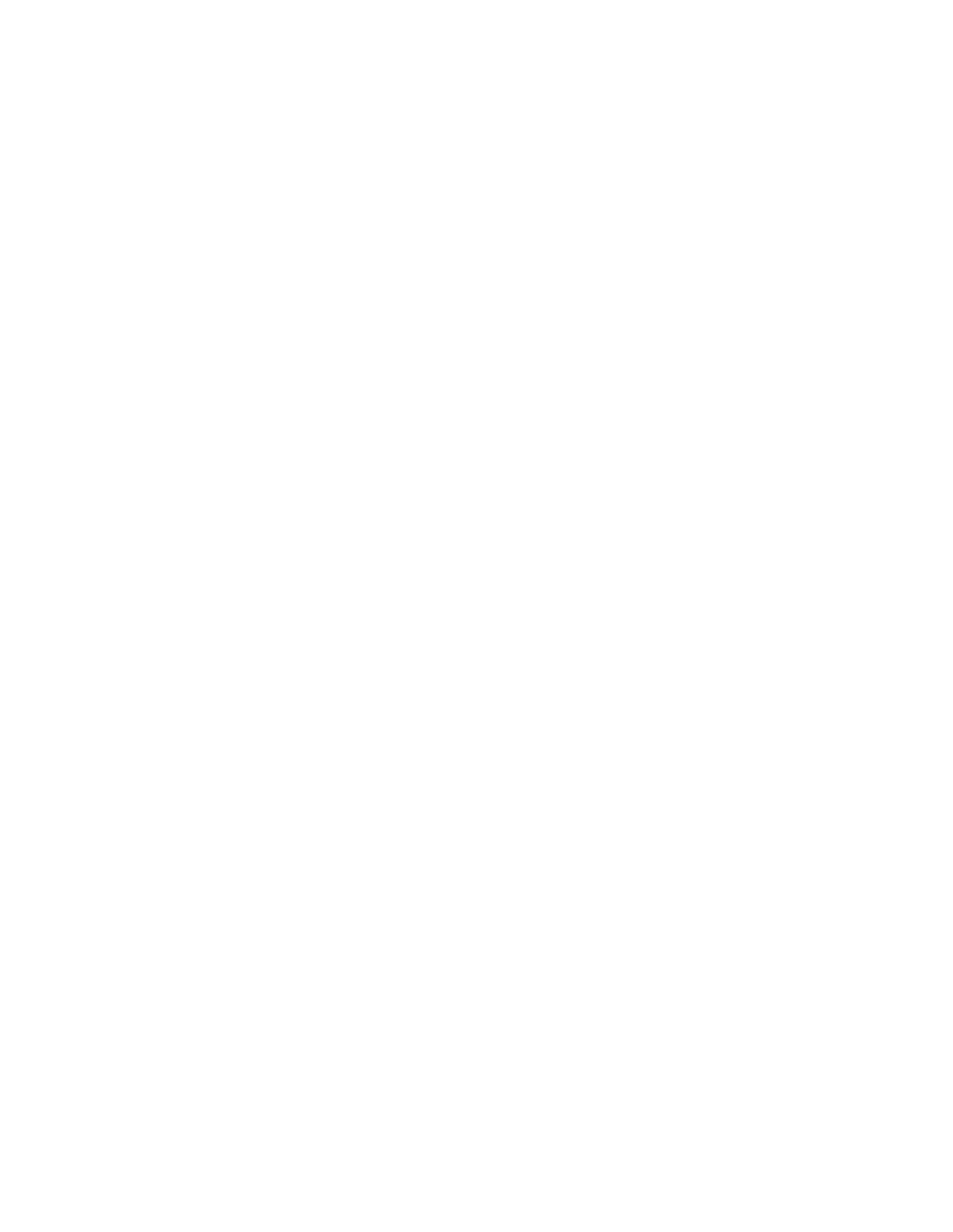# **P407A150066 - Jacksonville State University Jacksonville, Alabama**

# **Project Title: On to Jacksonville State University (JSU)**

Project Director: Janet Bavonese-jbavonese@jsu.edu

This proposal describes a Transition Program for Students with Intellectual Disabilities (TPSID). The proposed program, *On To JSU* will offer students with intellectual disabilities an opportunity to transition to higher education and practice life-skills to help prepare them for a career in food service or business jobs. On To JSU answers a need identified through Jacksonville State University's work in an existing program, Transition University (TU). The existing TU program represents a partnership between JSU's College of Education and Professional Studies and Local Education Partners (LEA). Through the work in this program, JSU special education teacher candidates and their professors interacted with high schools students with disabilities to provide a transition program that takes place on the university campus. High school students with intellectual disabilities desire the same career and socialization that their nondisabled peers can access. Noting the need for a postsecondary option for students with intellectual disabilities, JSU proposes the On To JSU program as a possible option for improving the economic and independent lifestyle options for students with intellectual disabilities. Six goals/objectives have been identified as guideposts for the On To JSU program:

- 1. Provide an on-campus postsecondary higher education experience for students with ID
- 2. Students with ID will participate in academic classes with nondisabled peers (audit, credit)
- 3. Students with ID will actively participate in campus social events with nondisabled peers.
- 4. Students with ID will reside on campus.
- 5. Students with ID will complete an internship one of two areas: food service or business basics
- 6. Institutionalize stand-alone support services for students with intellectual disabilities

#### On To JSU Activities Implemented

- 1. On To JSU Program Manager will administrate program, including liaison with internal/external partners
- 2. Transition University will continue and expand with On To JSU activities
- 3. Special education teacher candidates will participate in both the original TU and the On To JSU program
- 4. Students with intellectual disabilities will be matched with a Peer Mentor for academic and social support and participate in an on-campus experience while earning one of two certificate options (food service, business basics)
- 5. Monthly On To JSU support meetings will be conducted and social events organized for participants and nondisabled peers
- 6. Special education teacher candidates will organize regular On To JSU campus-wide education programs to recruit peer mentors and teach others about students with intellectual disabilities

Overall, the success of On To JSU will depend on internal and external partnerships. Jacksonville State University regularly partners with a number of external agencies that will be relevant to this program: Opportunity Center-Easter Seal, Alabama Department of Rehabilitative Services, Alabama Council on Developmental Disabilities, Vocational Rehabilitation Services, Calhoun County Schools, Cleburne County Schools, Piedmont City Schools, Anniston City Schools, Gadsden City Schools, Etowah County Schools, Oxford City Schools, Arc of Calhoun/Cleburne Counties, City of Jacksonville AL, Disability Employment Initiative, and others.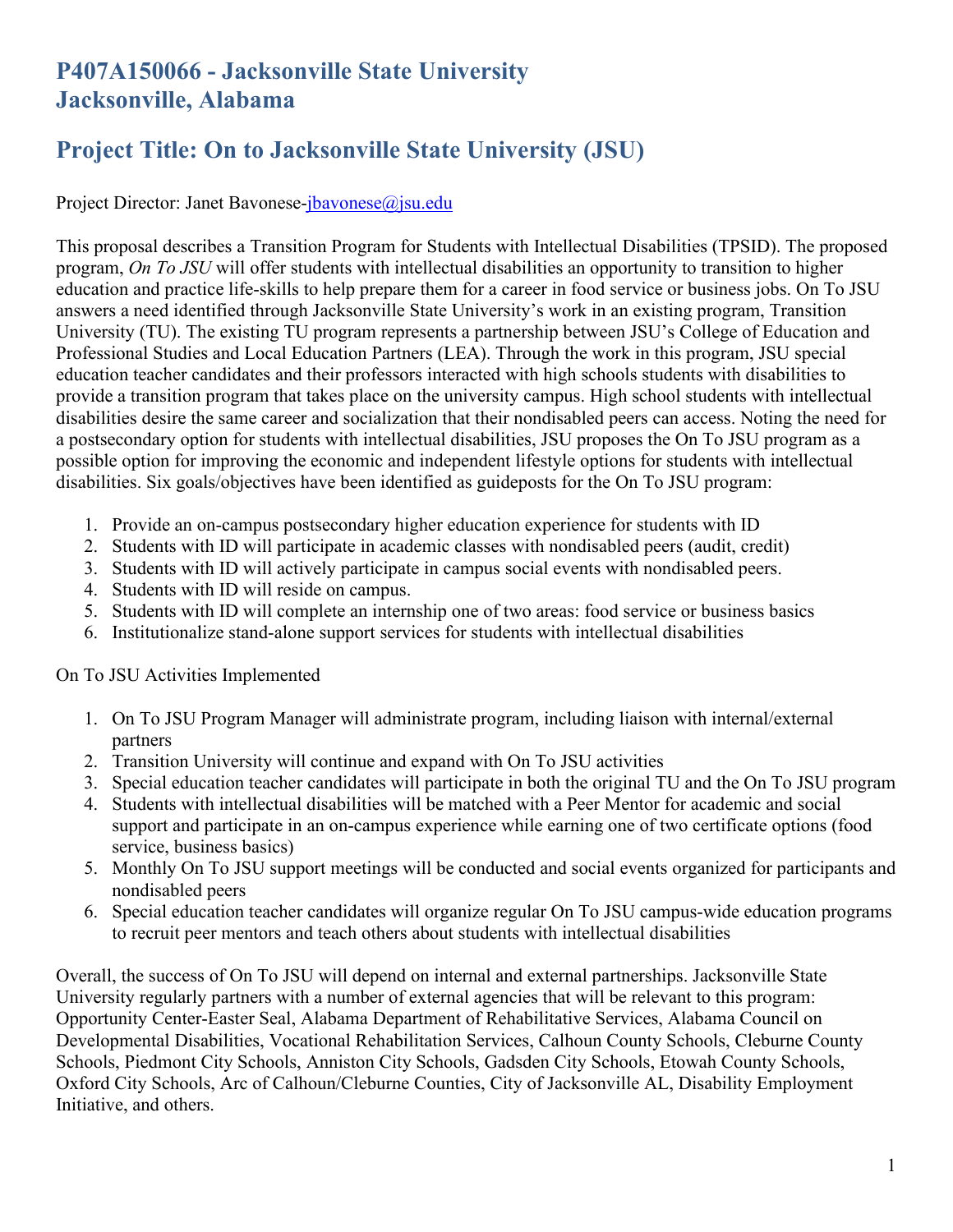#### **P407A150078 - University of Alabama Tuscaloosa, Alabama**

### **Project Title: CrossingPoints: A Crimson Tide Model and Pipeline for Inclusive Higher Education**

Project Director: Kagendo Mutua-kmutua@ua.edu

The overarching purpose of the proposed CrossingPoints Model Project is to *enhance and extend the scope of services and opportunities* for accessing higher education by students with intellectual disabilities within an existing high quality inclusive transition and postsecondary program at The University of Alabama. The proposed CrossingPoints Model will be *a two-tier program* providing inclusive comprehensive transition and postsecondary education to college age students with intellectual disabilities. The Department of Special Education and Multiple Abilities in the College of Education at The University of Alabama will carry out the project. To support students with intellectual disabilities who are still eligible for special education and related services under IDEA to participate in the model, The University of Alabama will partner with the Tuscaloosa City Schools (TCS) and the Tuscaloosa County School System (TCSS).

Tier 1 of the CrossingPoints Model will serve students with significant intellectual disabilities ages 18-21 years who are still eligible for special education and related services under the Individuals with Disabilities Education Act (IDEA). Tier 1 participants will be recruited exclusively from TCS and TCSS. Tier 1 services will be provided during the regular Academic Year. On the other hand, CrossingPoints Model Tier 2 will comprise a pipeline program for students with intellectual disabilities age 18+years formerly eligible for special education services under IDEA who wish to pursue postsecondary education in a two-year, four-year or comprehensive IHE. They will participate in an intensive summer bridge program that will be an opportunity to deepen and hone their self-advocacy and self-determination skills in order to function with a greater degree of independence in areas of independent living, employment, social integration, and academics in one of three local IHEs of their choice with follow-along services provided by CrossingPoints personnel. An approximate grand total of 120 students with intellectual disabilities (~70 from Tier 1 and 50 from Tier 2) will be served over the five-year project duration.

The specific goals of the project are as follows:

**Goal 1:** To enhance and implement a model inclusive comprehensive transition and postsecondary program for students intellectual disabilities.

**Goal 2:** To establish and maintain interagency collaboration in order to secure essential linkages and systems of support for students with intellectual disabilities and their families

**Goal 3:** To facilitate the achievement by students with intellectual disabilities and their families of desired postsecondary educational and quality of life post-school outcomes that reduce school drop-out rate, create opportunities for productive community participation, develop independent living skills, and promote integrated employment

**Goal 4**: To contribute to the professional knowledge base and improve transition practices by determining the effectiveness of the program and its components through the use of multiple measures, and producing detailed procedures that will enable other professionals to replicate the model.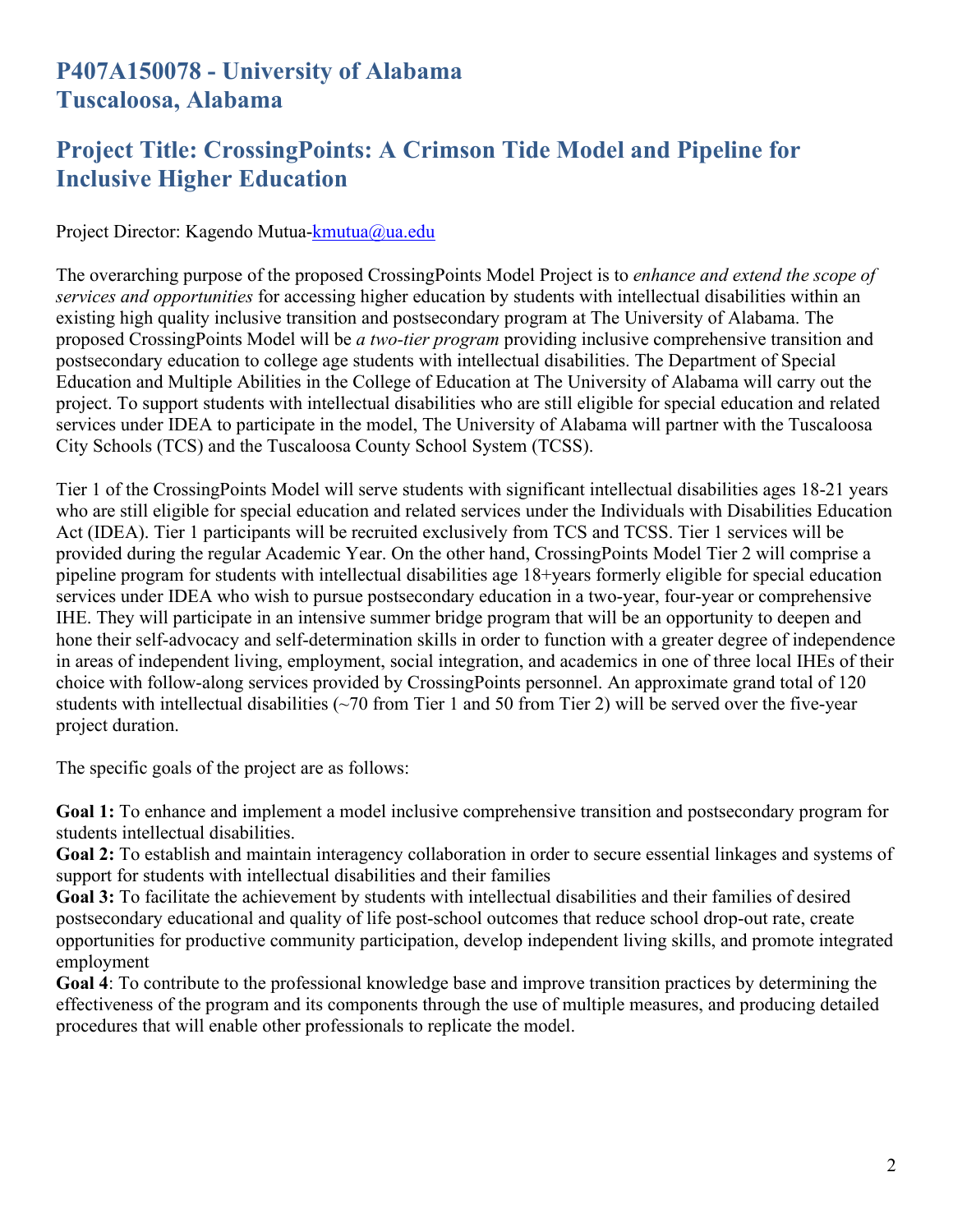#### **P407A150076 - University of South Alabama Mobile, Alabama**

### **Project Title: PASSAGE USA: Preparing All Students Socially and Academically for Gainful Employment at the University of South Alabama**

Project Director: Deborah Musgrove[-dmusgrove@southalabama.edu](mailto:dmusgrove@southalabama.edu)

PASSAGE USA has three objectives: improve the transition process and expectations for employment and postsecondary education for K-12 students with ID in local school districts through the engagement of parents, teachers, and students in the transition planning process; provide an inclusive, college residential, certificate program for young adults with ID focused on improving independent living and gainful employment; and build capacity at USA and in the Mobile community to meet the needs of young adults with ID. PASSAGE USA staff will include three faculty in special education (PI and Co-PIs) and a Project, Community, and Employment Coordinators (all full-time) and three half-time graduate assistants. An Advisory Board will be formed and will meet regularly.

PASSAGE USA will improve of high school transition in multiple public school systems in south Alabama through the use of person-centered planning, training on postsecondary outcomes, and improved participation of students with intellectual disabilities and their parents in the transition process.

PASSAGE USA will also create a two-year college certificate program for young adults with intellectual disabilities at the University of South Alabama. The two-year certificate program will lead to the PASSAGE USA Certificate, a credential which will be recognized by local employers. In the certificate program personcentered planning will be used to develop an Adult Education Plan which will contain academic, social, selfadvocacy, self-determination, independent living, community engagement, and vocational skills. Certificate program participants will work on these individual goals, take academic and non-academic classes at the University, live on-campus, and participate in extracurricular activities in the university and Mobile communities. Competency-based assessment will be used to ascertain the accomplishment of individualized goals. Attainment of individualized goals, successful completion of at least seven classes (credit or non-credit bearing) and successful extended internship and work experiences will lead to awarding of the PASSAGE USA Certificate at commencement exercises. PASSAGE USA Certificate Program participants will be supported by multiple peer mentors in academic, residential, employment, and community integration environments. During the funding period at least 40 young adults will participate in the certificate program. By the end of the funding period, 30 of them will have earned the PASSAGE USA Certificate. PASSAGE USA will also provide training on supporting individuals with intellectual disabilities to peer mentors and on using universal design for learning university faculty. PASSAGE USA will also build capacity at the University and in our community to meet the needs of individuals with intellectual disabilities. PASSAGE USA will also involve the Mobile business community as well as many individuals within our community.

PASSAGE USA partners include:

- University of South Alabama
- Mobile County Public School System,
- Alabama Department of Rehabilitation Services' Vocational Rehabilitation Service
- Mobile ARC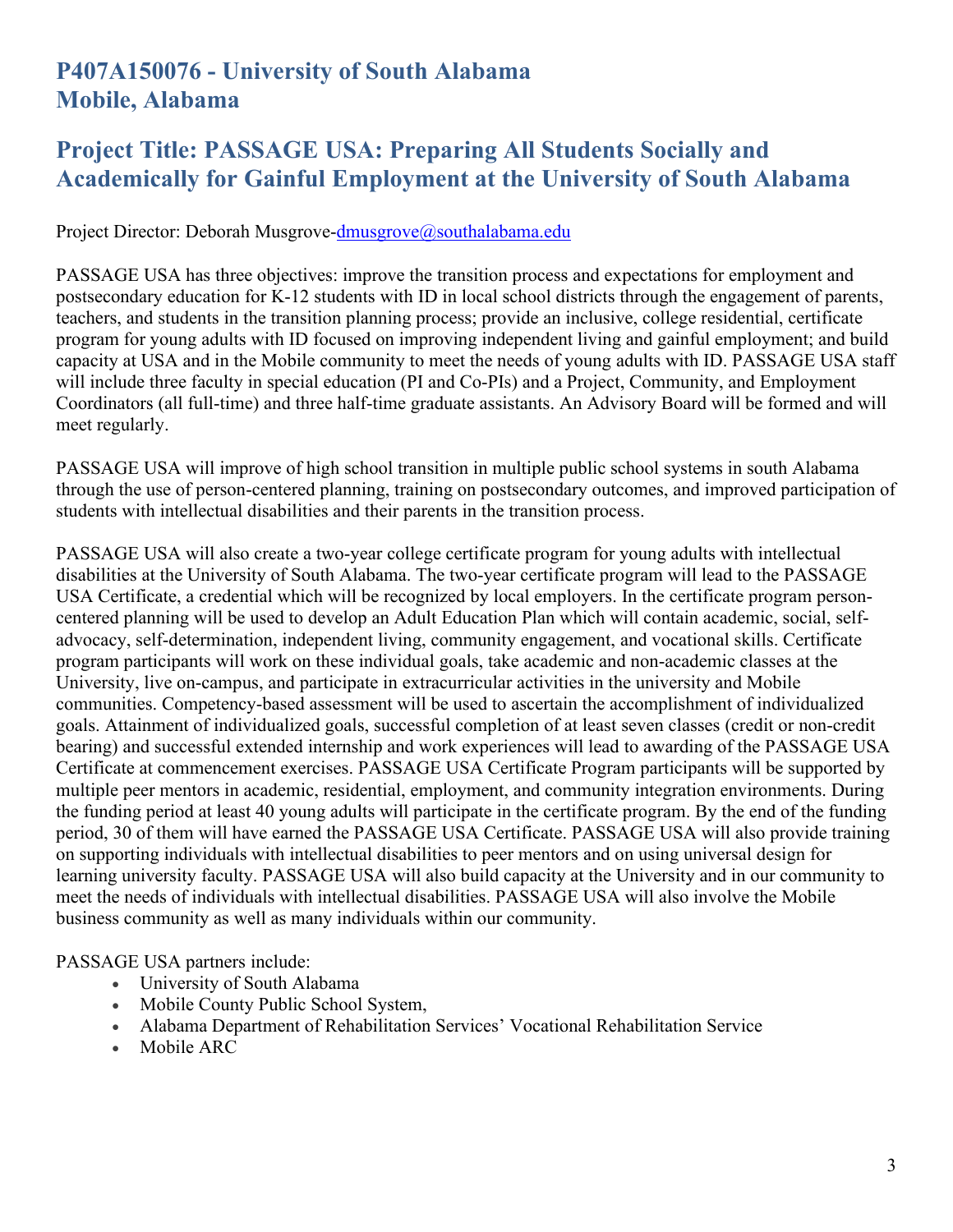# **P407A150050 - California State University-Fresno Fresno, California**

#### **Project Title: The Wayfinders Program**

Project Director: Shail [Lopez-Ortiz-slopezortiz@csufresno.edu](mailto:Lopez-Ortiz-slopezortiz@csufresno.edu)

The Fresno State campus with 21,500 students and 1138 faculty serves the six counties of the San Joaquin Valley of California (24,603 square miles) - an area almost the size of the State of South Carolina. It is both a Minority Institution of Higher Education with a cumulative 65.2 percent minority student enrollment and a Hispanic Serving Institution with 34.6 percent Hispanics.

#### **Wayfinders Program**

The goal of this project is to enhance and expand the Wayfinders program that promotes successful transition of students with intellectual disabilities into higher education, independent living, and finally into the workplace through person centered planning.

Wayfinders is a collaborative effort between California State University and California DDS agencies, to establish a postsecondary educational and independent living program. Over the past five years it has successfully focused on individuals, from ages 18 to 28 with intellectual disabilities. Currently there are 30 students enrolled in the program. Wayfinders has partnered with several departments on campus to provide an inclusive educational and independent living program focusing on leadership abilities, academic enrichment and vocational training.

**Objective #1** – The project will partner with the Regional Center of California provide outreach of services, recruitment of students with intellectual disabilities, and will admit 100 students over the five year grant cycle.

**Objective #2** – The project will through person centered planning provide 100 percent support services, credentialed education and enrichment, social integration, and career development for the 100 students. **Objective #3** – The project will partner, collaborate, and coordinate evaluation and activities with the Coordinating Center.

**Objective #4** – The project will fund raise, submit grants, and will acquire local and corporate sponsorship to sustain the project upon completion of this funding.

Wayfinders prepares the student for adult transition into an environment of their choosing where they will live as independently as possible and be gainfully employed. A proposal is in the final review stage at Fresno State to provide credentialing for the Certificate of Special Study in Academic and Career Advancement to be awarded to our students upon completion of the two-year program.

The program utilizes peers from different schools on campus to serve as mentors for their students and promote full inclusion. Students reside in on-campus apartments consisting of four- bedroom, four bath units, with a common kitchen and living area. As apartment tenants the students utilize the large common student lounge area, conference rooms, and recreational facilities.

Wayfinders students are able to fully participate in and use other resources on campus, including the use of the health center, recreational and sports facilities, the library, numerous food service outlets, plus the computer and learning resource labs. Students with intellectual disabilites are referred to Wayfinders by the Regional Centers of California.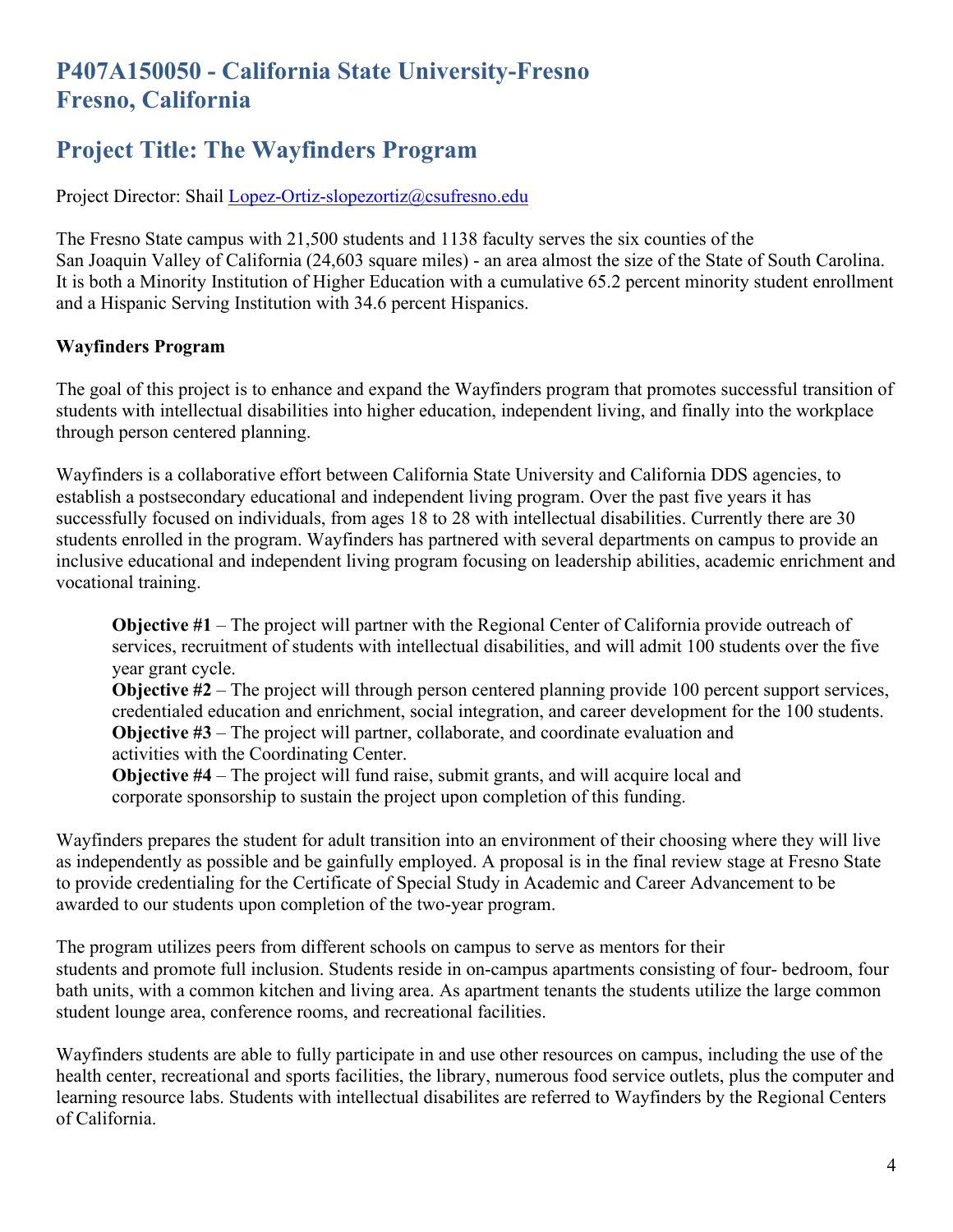### **P407A150048 - Colorado State University Fort Collins, CO**

#### **Project Title: Creating Higher-education Opportunities for Individualized Career and Employment Success CHOICES**

Project Director*:* Cathy Schelly[-Catherine.Schelly@colostate.edu](mailto:Catherine.Schelly@colostate.edu)

The CHOICES Project will be implemented by the Center for Community Partnerships (CCP) in the Department of Occupational Therapy at Colorado State University (CSU). CHOICES will build on the CCP's highly successful TPSID Opportunities for Postsecondary Success (OPS) program, by significantly expanding the scope of inclusive postsecondary transition programming for a large continuum of students with intellectual disabilities (ID) who "are or were formerly eligible for a Free and Appropriate Public Education under the IDEA." A priority of the CHOICES project will be to ensure that students with ID and their families understand and proactively plan for their postsecondary education options, beginning as early as middle school. The CHOICES project will also offer a year-long, credit- bearing Empowerment Course for students with ID, providing postsecondary education and training through the CSU Division of Continuing Education. The Empowerment Course will include academic enrichment, person-centered planning, inclusive socialization and relationships, self-advocacy and leadership skill development, career exploration, and ultimately gainful employment that match each participant's interests and unique abilities. For students attending Front Range Community College or CSU, a Bridge Program will be developed to help students with ID transition into those institutions. The Bridge Program will also feature employment and career skill building, which will help these students prepare for employment after college graduation.

As a national leader in Universal Design for Learning (UDL), the CCP will incorporate UDL principles throughout the Empowerment Curriculum, the Bridge Program, and in employment settings. A strong, thirtyyear partnership with key collaborators, including the Poudre School District, CSU Division of Student Affairs, CSU Resources for Disabled Students, CSU Counseling Center, CSU Career Center, Front Range Community College, and the CO Department of Education, as well as longstanding contracts with the CO Division for Developmental Disabilities and the CO Division of Vocational Rehabilitation, will ensure success and sustainability as students with ID pursue their postsecondary educational goals and receive meaningful credentials, certificates, and recognition for completing this model transition and postsecondary education program.

CHOICES project goals include:

- 1. Increase postsecondary education enrollment and persistence for students with intellectual disabilities through transition planning and orientation to higher education.
- 2. Provide increased postsecondary education and employment opportunities for 50 or more students with intellectual disabilities per year.
- 3. Evaluate the effectiveness of grant activities at meeting the CHOICES goals and objectives, and implement program improvements based on evaluation findings.
- 4. Promote far-reaching expansion of the CHOICES model and sustainability of project initiatives after grant funding has ended.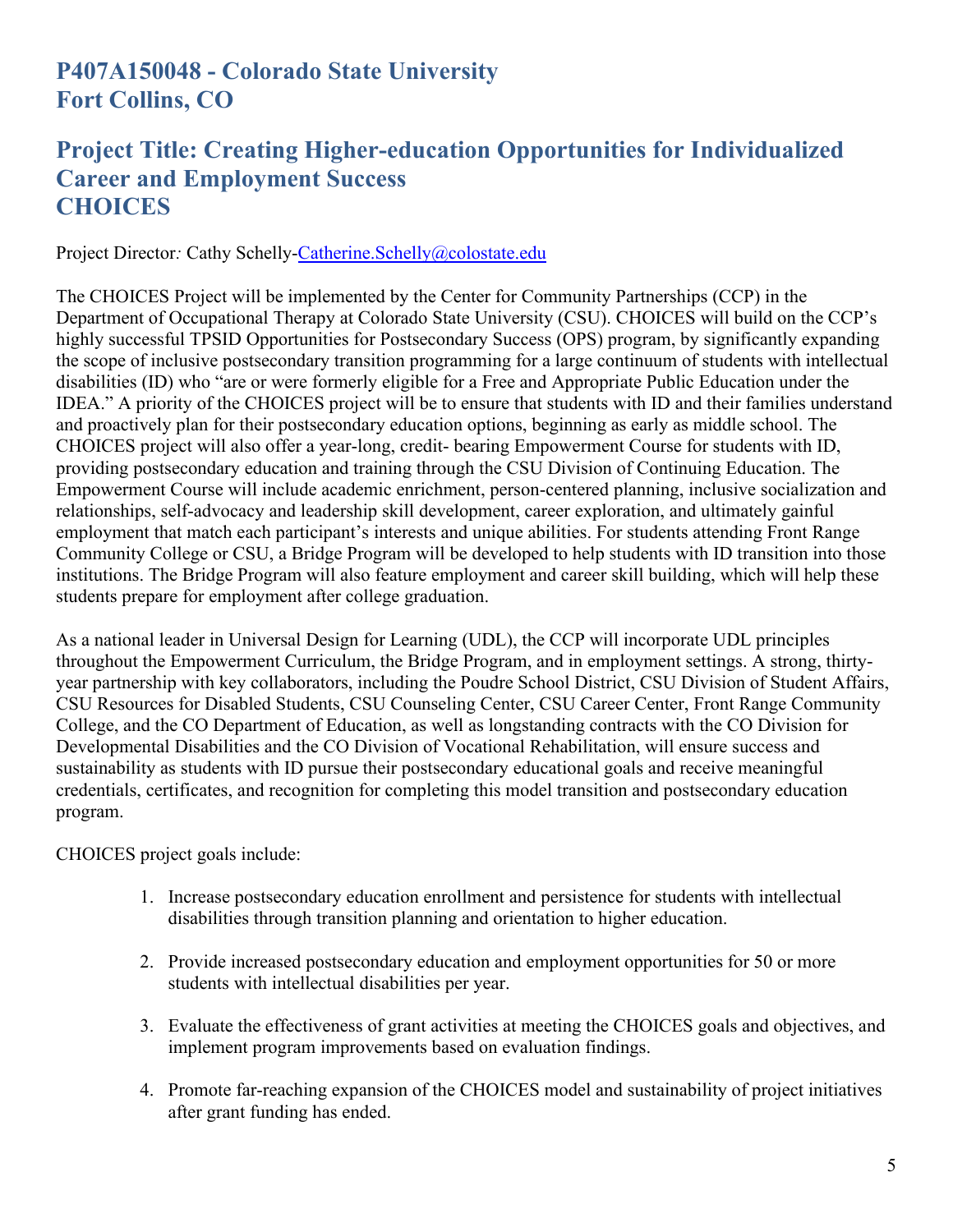#### **P407A150068 - University of Central Florida Orlando, Florida**

#### **Project Title: The Florida Consortium on Inclusive Higher Education**

Project Director: Adam Meyer[-Adam.Meyer@ucf.edu](mailto:Adam.Meyer@ucf.edu)

The University of Central Florida (UCF) is partnering with the University of South Florida St. Petersburg (USFSP), Florida International University (FIU), and the Florida State College of Jacksonville (FSCJ) to form the *Florida Consortium on Inclusive Higher Education*, hereinafter referred to as the "*Consortium*." With UCF as the lead institution, the *Consortium* is applying for this federal grant to accomplish three major objectives. First, the *Consortium* will expand the number of inclusive postsecondary education programs on campuses across Florida for young adults with intellectual disabilities and their families. The *Consortium* will provide targeted technical assistance, professional development, initial funding support, and shared resources and strategies reflecting research-based methodologies and field best practices in the first year to over 100 students with additional students and programs added each year. Secondly, the *Consortium* plans to collaborate with all Florida postsecondary programs for students with intellectual disabilities and other key stakeholders to facilitate alignment of curriculum and credentialing among the institutions. The third major objective of the *Consortium* is to develop a base of meaningful research in this area and to disseminate the research through peer-reviewed articles, conference presentations, and training. To achieve these objectives, the *Consortium* is partnering with the Florida Department of Education's Division of Vocational Rehabilitation, and its Bureau of Exceptional Education and Student Services. The *Consortium* will also collaborate with other appropriate partners to design and deliver professional development, an annual symposium, strategic program evaluation, and to ensure reporting to and collaboration with the national Transition Programs for Students with Intellectual Disabilities (TPSID) Coordinating Center.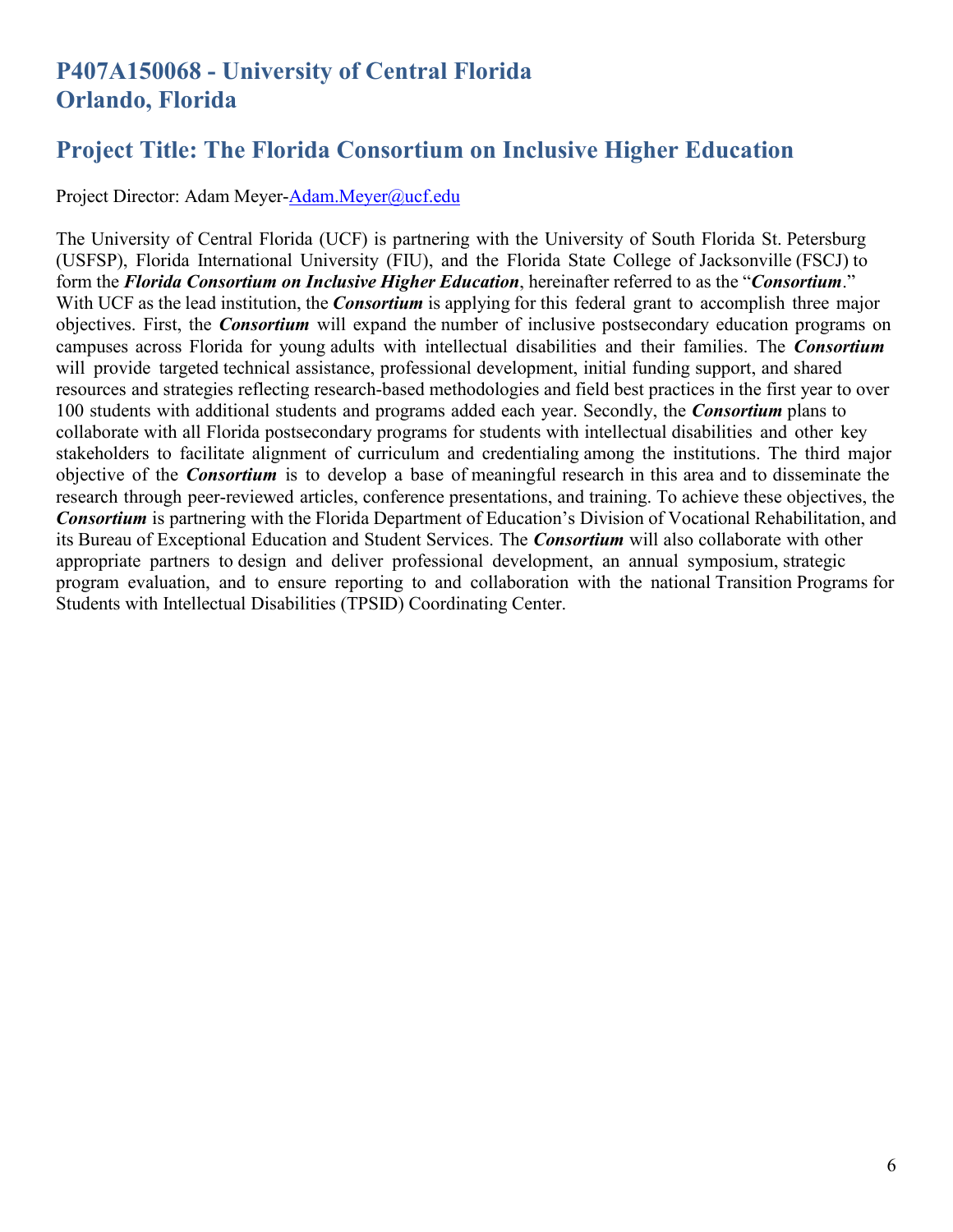# **P407A150079 - Georgia State University Research Foundation, Inc. Atlanta, Georgia**

### **Project Title: Building a Network of Sustainable TPSIDs in Georgia**

#### Project Director: Daniel Crimmins- [dcrimmins@gsu.edu](mailto:dcrimmins@gsu.edu)

The Center for Leadership in Disability (CLD) at Georgia State University (GSU) proposes to lead a consortium of institutions of higher education (IHEs) in our state to support the creation and expansion of inclusive postsecondary education programs (IPSEs) that meet the highest standards for students with intellectual disabilities. Groundwork for this project began five years ago when CLD and its partners began to meet and formed what would become the Georgia Inclusive Postsecondary Education Consortium (GaIPSEC). Since then, the consortium has convened and provided technical assistance to IHEs interested in developing IPSEs, served as a conduit for development grants and feasibility studies, conducted awareness-level training, and advocated for legislative and relevant state agency funding.

The Model Transition and Postsecondary Programs for Students with Intellectual Disabilities (TPSID) funding requested will provide for a predictable but relatively modest level of support for program development that will greatly enhance our efforts to date. Funds will be used to significantly enhance the capacity of two programs at Columbus State University (CSU) and East Georgia State College (EGSC) (both of which admitted their first students in spring semester of 2015). In addition, CLD proposes to utilize the TPSID funding to support the establishment of four new programs within the first two years of the project at the University of Georgia (spring 2016), GSU (fall 2016), and Albany Technical College (spring 2016), and Georgia Southern University (spring 2017). In addition, GaIPSEC's preliminary plans include supporting the establishment of two additional programs by the third year of the project at University of West Georgia and one other university (to be named). We also plan to support CSU in also developing a dual-enrollment IPSE program with the Muscogee County School District as their LEA partner in the third year. During the course of the project, GaIPSEC will collaborate with our state's two-year and technical college system and their local educational agencies to develop a statewide model for dual-enrollment IPSE programs in at least two additional colleges. Our goal is to increase capacity from the current level of five new students served last year at CSU and ECGS to as many as 100 new students per year in ten different IHEs programs by the end of the TPSID project funding cycle.

GaIPSEC will use an implementation science strategy to support all partnering IPSE programs to establish model comprehensive transition and postsecondary programs as defined in the funding announcement. Additionally, all will work with the National Coordinating Center to contribute to the broad national evaluation strategy and participate in the national student database. Further, IPSEs have committed to regular program selfassessment using the Think College Standards and have agreed to the goal of becoming Certified Transition Programs as described in the authorizing statute.

TPSID funding will also be used to support GaIPSEC as a state-level project lead. As such, GaIPSEC will continue to convene the participating programs, facilitate ongoing mutual support, conduct an annual capacity building conference, and provide technical assistance on topics such as person-centered planning, inclusive academic course, and integrated work experiences. CLD will also work with the NCC to ensure that Georgia programs connect with national resources. Finally, GaIPSEC and its partners will support the sustainability of participating postsecondary programs within Georgia through coordination with state agencies (including the Georgia Vocational Rehabilitation Agency), work with advocacy organizations, and policy analysis to support the inclusion of students in existing funding streams or developing new streams to ensure that programs are available to interested students from all racial, ethnic, geographic, and socioeconomic backgrounds.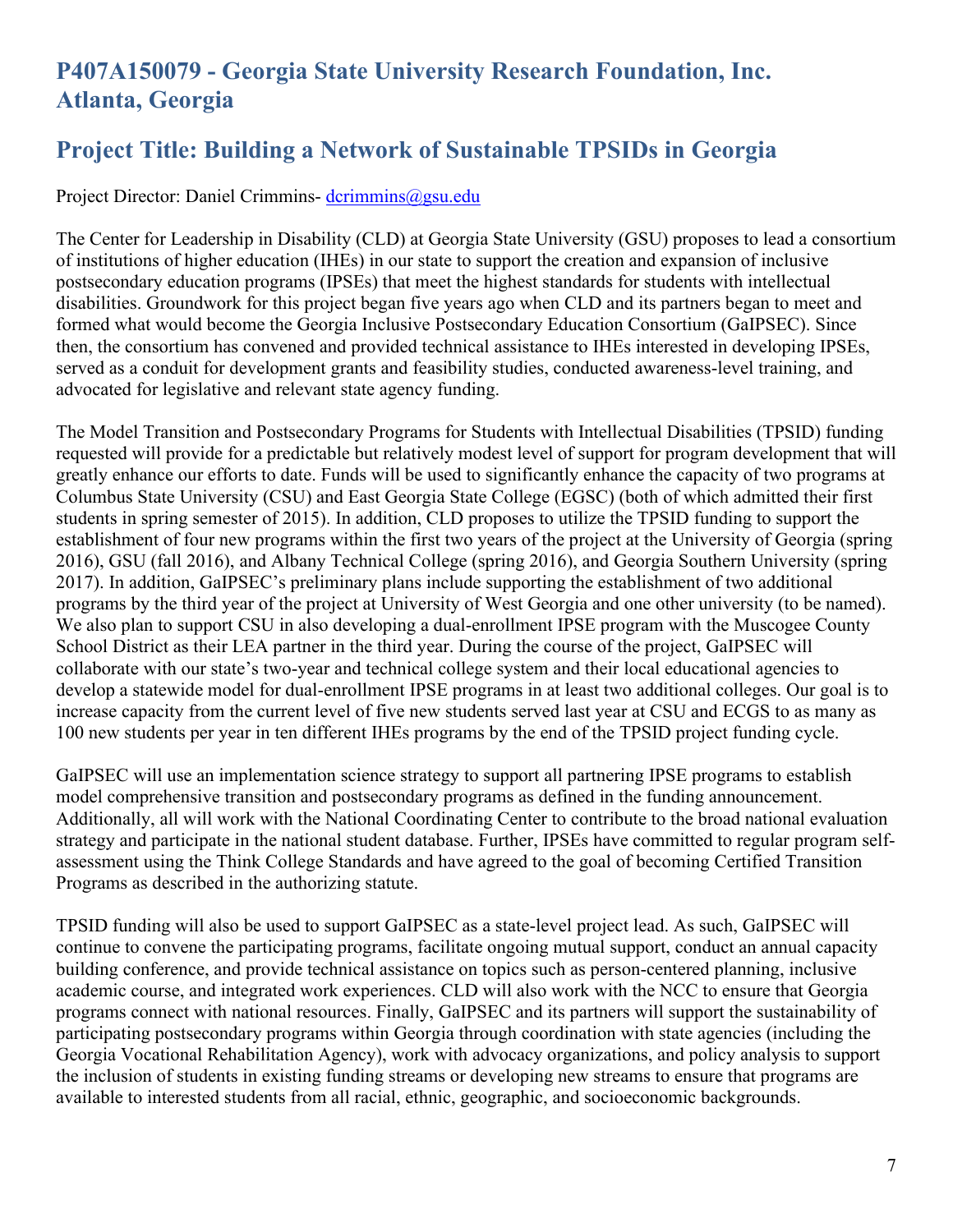### **P407A150067 - University of Hawaii Honolulu, Hawaii**

### **Project Title: Hawaii/Pacific TPSID, The DEIS Model Comprehensive Transition and Postsecondary Program**

Project Director: Kelly Roberts- [robertsk@hawaii.edu](mailto:robertsk@hawaii.edu)

**Purpose:** Applying the principles of inclusion and self-determination, the Center on Disability Studies (CDS) at the University of Hawai'i at Mānoa (UHM) proposes to enhance and expand the highly successful model demonstration project "Dual Enrollment with Individualized Supports (DEIS) Comprehensive Transition and Postsecondary Program (CTPP). The proposed project will enhance the inclusive support model demonstrated during the past TPSID funding cycle by introducing additional components and further demonstrating the efficacy/effectiveness of the model. We propose to expand and scale-up the promising transition services and supports within the campuses of the University of Hawai'i system and outer Pacific, resulting in improved employment and independent living outcomes for individuals with intellectual disabilities (ID).

**Project Services:** The Hawai'i/Pacific Basin proposal has been designed by the CDS and its consortium partners, to enhance and further expand and scale-up a sustainable, comprehensive transition model supporting eligible students with ID. Students will receive assistance within an inclusive support structure while pursuing a postsecondary education program of study, that: 1) includes individualized supports and services for the academic and social inclusion of students with ID in academic courses, extracurricular activities, and other aspects of PSE; 2) offers opportunities for academic enrichment, socialization, independent living skills, including self-determination, and integrated work experiences and career skills that lead to gainful employment; and 3) integrates person centered planning in the development of the course of study specific to each student. The interagency partnership protocol will guide the participation, role definition, and fiscal/service provision alignment of each of the three primary partners (DOE, PSE/CC, DVR) and the person centered planning protocol will guide the individual student planning and service delivery aspects of the model.

**Project Goals:** Goal I: Refine and Enhance strategies that indicated promise during the past five year TPSID model demonstration; Goal II: Expand and Scale-up promising model strategies with the addition of four new sites within the University of Hawai'i Community College system (UHCC) (ensured statewide coverage with a total of seven sites) and provide technical assistance to two sites in the outer Pacific Basin (Northern Marianas College and American Samoa Community College); Goal III: Establish Pacific Technical Assistance Center on Transition (PTACT) and provide technical assistance and training to support 150 students with ID and their families over five project years; Provide Training and Technical Assistance to scale-up demonstration model components and strategies at three existing sites, and four new sites within the UHCC system and within two potential sites in the outer Pacific. Goal IV: Conduct a rigorous evaluation to determine the effectiveness/efficacy of the training and TA approach and materials to support scaling-up, using valid qualitative and quantitative process and outcome measures of post-school success. Goal V: Disseminate and replicate project materials and products.

**Participants:** Participants in the model demonstration include: 150 students with ID ages 18-26. Each project year, the project will enroll 30 students with ID from feeder high schools (i.e., 15 students/site/year), who have not exited high school with same-age peers and who continue to be eligible for IDEA services, while indicating a desire to pursue postsecondary education.

**Primary Consortium Partners:** Educational Partners: UHCC system and campuses, Hawai'i Department of Education, HIDOE State and District Transition offices, Hawai'i Division of Vocational Rehabilitation, Hawai'i Department of Human Services Developmental Disabilities Division, and Hawaii Department of Health.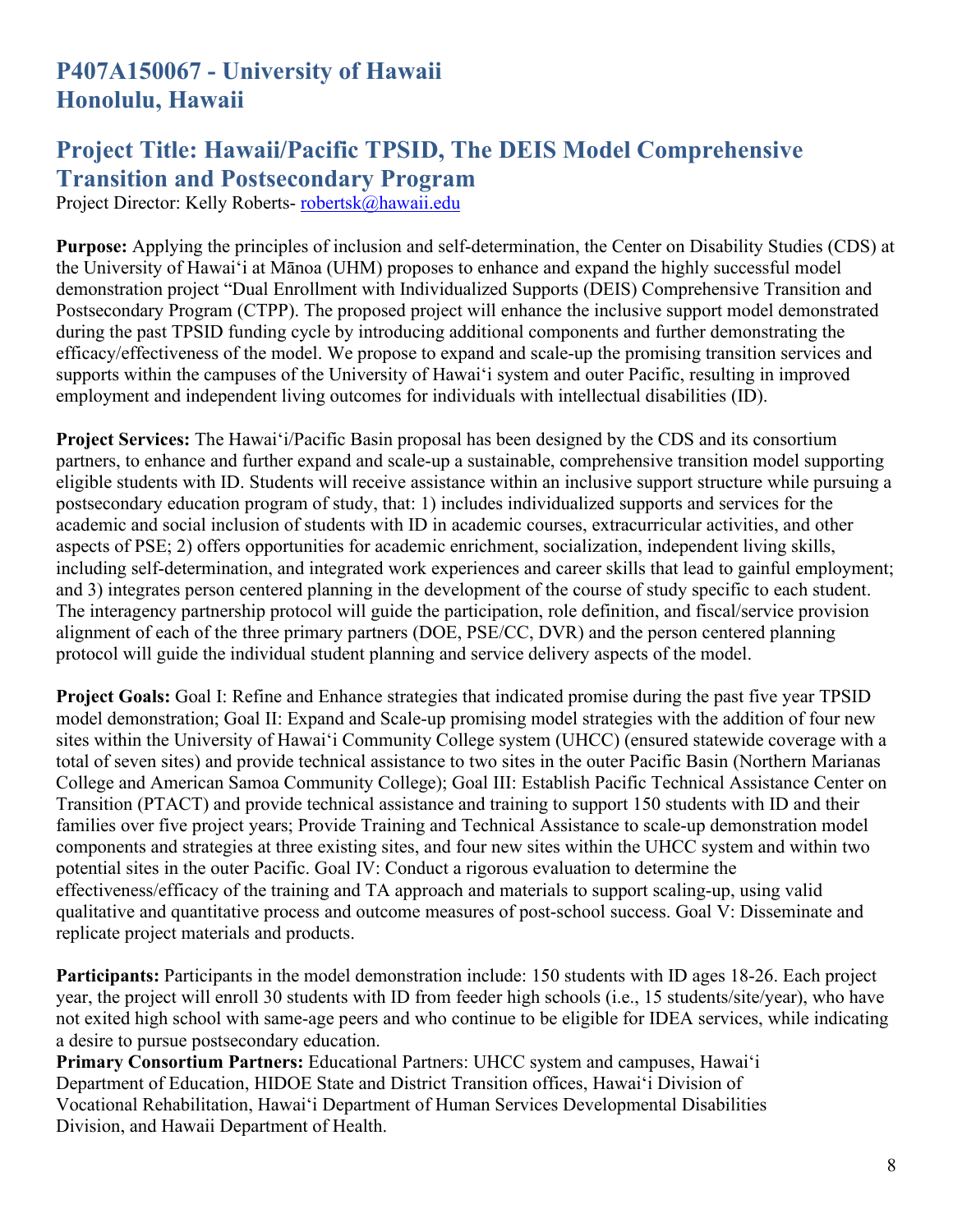# **P407A150017 - University of Kansas Center for Research, Inc. Lawrence, Kansas**

#### **Project Title: The KU Transition to Postsecondary Education for Youth with Intellectual Disabilities (KU-TPE) program**

Project Director: Mary Morningstar- [mmorningstar@ku.edu](mailto:mmorningstar@ku.edu)

The KU Transition to Postsecondary Education for Youth with Intellectual Disabilities (KU-TPE) model demonstration program is designed to ensure that students with ID have the opportunity to experience an inclusive PSE program which involves participating in all campus academic and student life activities. KU-TPE will ensure that students with ID experience high quality and fully inclusive work-based learning for successful inclusive employment outcomes. Core to all activities of KU-TPE is the emphasis on extending, and enhancing existing KU student educational support programs to include youth with ID, rather than creating new programs only for youth with ID. We will work closely with local school districts as well as KU Academic Affairs, Academic Achievement and Access Center, the Center for Educational Opportunity Programs, Student Involvement and Leadership Center, and other KU student programs. KU-TPE will ensure that youth with ID are fully included with the supports needed to participate in the KU experience. From this frame of reference, we propose to:

- 1. Enhance the individual supports and services available at KU to ensure inclusion across academic and student life of students with ID based upon a person-centered career planning approach. Students will participate in a first semester of career planning through the University Career Center and KU First Year Experience to identify academic courses, extracurricular activities, and other programs and services at KU and the broader community that align with the student's career pathway and program of study.
- 2. Expand upon KU's rich student supports currently available to accommodate the unique learning, communication, and interpersonal needs of students with ID. We will expand existing faculty and student peer mentor and tutoring supports offered throughout KU (ie., Center for Teaching Excellence, Supplemental Instruction Leaders) incorporating a UDL framework to support academic engagement, learning processes, critical thinking, interpersonal engagement, integrated employment, and adult roles and responsibilities, including self-advocacy, health and wellness, transportation, community access, financial literacy, and community and civic engagement. The Office of Student Diversity and Inclusion will collaborate to develop a student-centered ability awareness program for all KU students.
- 3. Partner with two school districts with existing community transition (18-21) programs to support students with ID in KU-TPE, as well as expand services in years 2-5 to include young adults with ID from the Kansas City metropolitan area.
- 4. Use existing KU course and program options to offer inclusive and meaningful credential, KU's Experiential Learning Certificate for students who complete the KU-TPE program.
- 5. Plan for sustainability of enhanced services through multiple avenues including a summer high school recruitment modeled and aligned with KU TRIO programs (such as Talent Search)
- 6. to outreach to Kansas City metropolitan and surrounding areas to recruit young adults with ID who have exited special education services, and expand family expectations.
- 7. Solidify sustained and meaningful partnerships with community agencies serving Kansans with ID including KS Rehabilitation Services, centers for independent living, developmental disabilities organizations, and supported employment agencies to ensure youth exit KU-TPE with integrated employment and the supports they need to work and live in their community.
- 8. Participate with the TPSID coordinating center in the evaluation of components.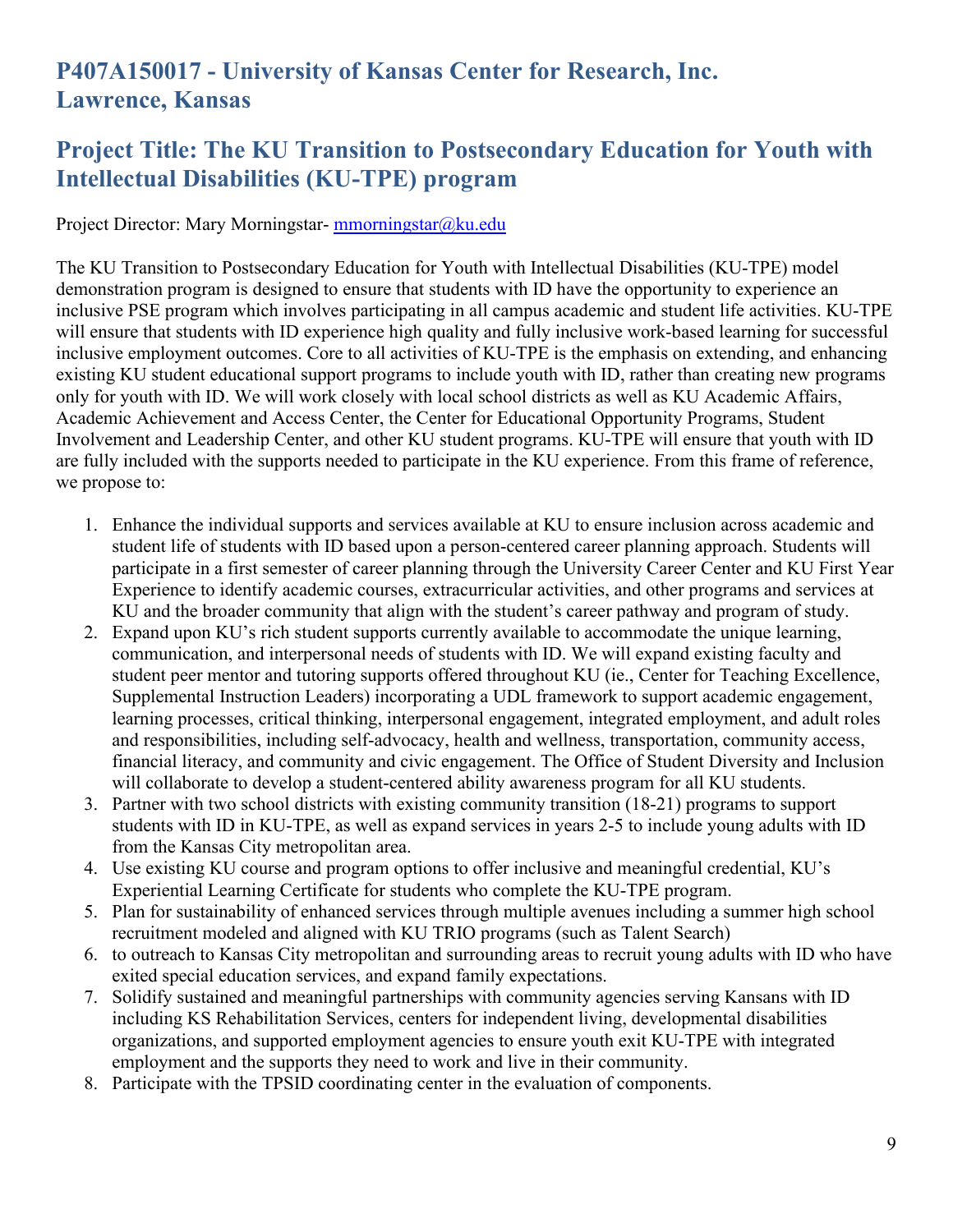#### **P407A150069 - Bergen Community College Paramas, New Jersey**

# **Project Title: The Bergen Community College TPSID 2 project**

Project Director: Tracy Rand[-trand@bergen.edu](mailto:trand@bergen.edu)

The Bergen Community College *TPSID 2* project is a model comprehensive transition and postsecondary education program conducted in collaboration with the College of New Jersey. It will help students maximize potential to achieve personal and financial independence by integrating academic and social skills with vocational training options leading to gainful employment. A person-centered approach will help students to identify their personal academic and career goals, develop benchmarks for monitoring their own progress, and earn meaningful (i.e., national or industry recognized) credentials that can aid in attainment of gainful employment. The initiative integrates hands-on involvement from a range of supportive service agencies, employers, peer mentors, college faculty and advisors, and students themselves to help participants achieve individual development goals, continue their education, and obtain paid internships, apprenticeships, and jobs.

This proposed program builds upon the highly successful TPSID Turning Points project implemented by Bergen and its partners over the past five years. TPSID 2-Pathways to Independence extends that previous effort and builds a comprehensive transition model by attaining four key goals: 1) to provide students with ID a strong foundation of essential (including literacy, high school equivalence, and work readiness) skills and competencies needed to secure and retain jobs in high demand occupational areas within New Jersey; 2) to assist ID students in earning meaningful credentials to help advancement along a career Pathway towards higher-skill, higher-wage opportunities in areas of high demand industry sectors; 3) to engage employer partners, supportive services and families in collaborating with consortium members to identify occupational knowledge/skill/ability needs and address critical workforce shortages by actively supporting the initiative and hiring ID student participants; and 4) to develop a formal network of post-secondary and college programs within the tri-state region for the purposes of sharing information, conducting research in new practices, problem-solving issues of implementation, and synergistically expanding resources.

The project's blended training program integrates intrusive student support services, incorporates "essential skills (academic, social, and workforce readiness) and aligns industry specific skills programming needed for employment in high growth industry sectors identified by the State of New Jersey Department of Labor and Workforce Development. Key student outcomes are stackable credentials and nationally recognized certificates, including Certified Nurse Assistant, Child Development Assistant, Certified Production Assistant, Culinary Certification, as well as other industry demand-driven emerging fields, as appropriate to individual student career interests.

The partnership includes Bergen Community College as lead agency, The College of New Jersey, NJ Department of Labor and Workforce Development Division of Vocational Rehabilitation; Bergen County Special Services, Bergen County Division of Special Services, secondary school districts, and employers.

Fifteen students will be enrolled and successfully complete the program for each of five years, for a total of 75. Program capacity will strengthen over the grant funded period to allow for self-sustained continued growth following federal support.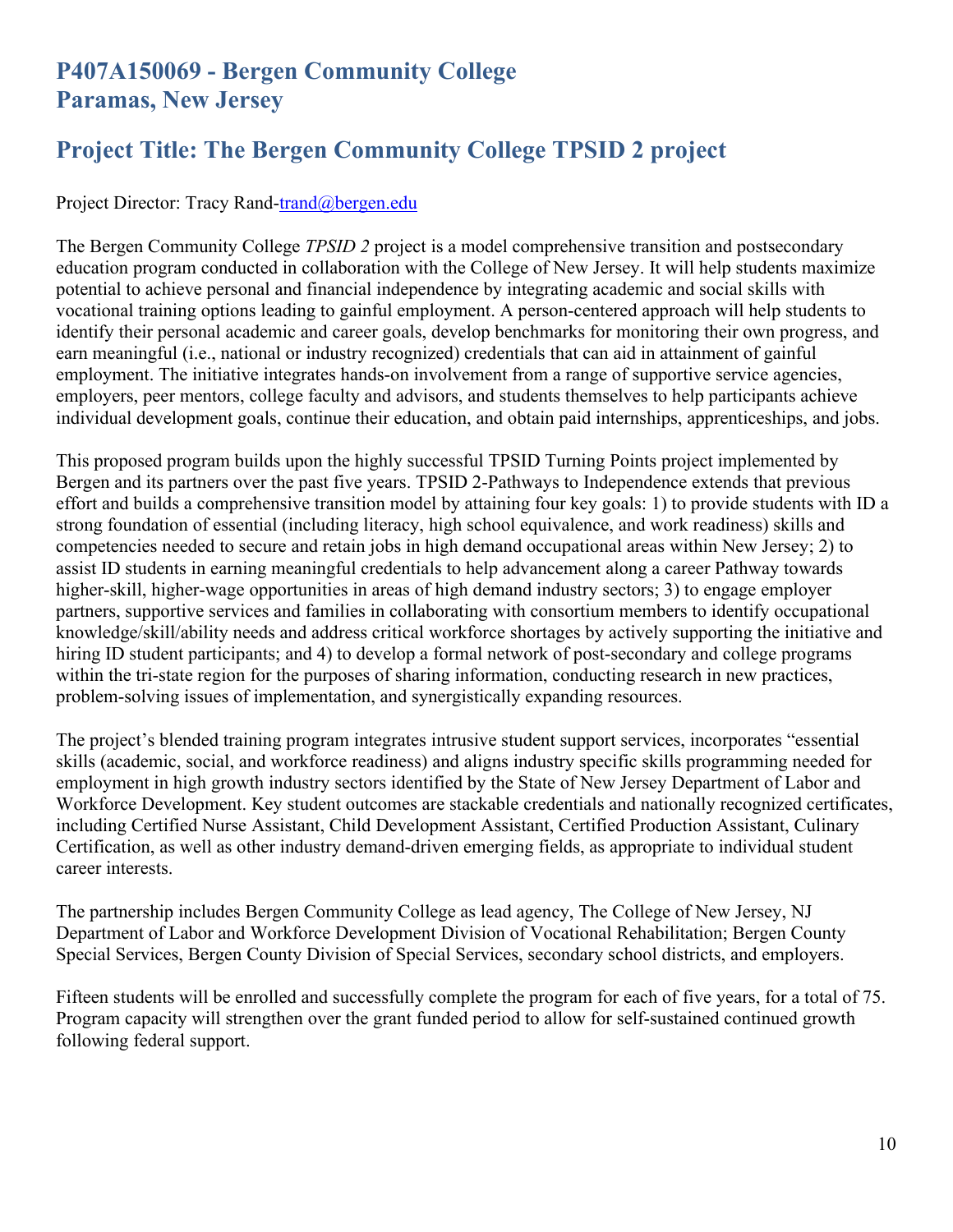# **P407A150057 - The Curators of the University of Missouri on behalf of UMKC Kansas City, MO**

# **Project Title: UMKC Pathways: Inclusion, Self-Determination, and Employment for People with Intellectual Disabilities**

Project Director: **Alexis N. Petri-**[petria@umkc.edu](mailto:petria@umkc.edu)

The overall goal of the UMKC Pathways Project is "To enhance self-determination and career outcomes for individuals with intellectual and developmental disabilities through the creation of an inclusive, comprehensive postsecondary program at the University of Missouri Kansas City." The proposed UMKC Pathways Program will be an academically inclusive postsecondary education program for people with IDD that fosters selfdetermination and broadens participation of people of color and diverse ethnic backgrounds. UMKC has many existing structures that provide a strong foundation from which to grow this program. These existing resources in combination with additional program components developed through this initiative will create an infrastructure that will facilitate desired outcomes and sustain the program into the future.

UMKC Pathways will provide a two-year credential program that includes student learning outcomes across academic, vocational, social, and independent living domains with a particular emphasis on self-determination and employment. In addition, the project will provide a Bridge to College program to prepare high school students with IDD for successful transition to post-secondary education. Through their college experience, Pathways students will build capacity to set and work toward personal goals; build friendships; live independently; seek competitive employment; use technology; and navigate resources. Their families will have increased knowledge of how to support their family member with IDD through college, in finding employment, building self-determination, and supporting their community participation.

The target population is individuals with IDD, especially minority or economically disadvantaged individuals in the Kansas City urban core. The project will serve an estimated 90 students through the Bridge component and 60 students in the certificate program. Participating partners include the UMKC - Institute for Human Development (Missouri's UCEDD), the UMKC College of Arts & Sciences, the UMKC Psychology Department, UMKC Student Affairs, EITAS (the Jackson County DD agency), Missouri Vocational Rehabilitation, three local school districts, and local organizations including the YMCA and EXCEL (a local foundation). Project objectives are as follows:

- 1. To develop internal partnerships within UMKC and external partnerships with local educational agencies, agencies serving individuals with IDD, and community organizations which will provide ongoing guidance and support to the program.
- 2. To enhance self-determination and career outcomes through a program that focuses on the core domains of academics, employment, independent living, and socialization.
- 3. To develop a person-centered life plan with each program participant that creates a vision for the individual's future and engages their family and personal support networks in working toward their goals.
- 4. To provide academic and social mentoring that supports the inclusion of students with IDD within academic courses and extracurricular activities.
- 5. To create a meaningful credential through a transcripted program certificate that is endorsed by UMKC and the Missouri Department of Higher Education.
- 6. To conduct program evaluations and develop/disseminate products that support program improvement and implementation at both the local and national levels.
- 7. To develop a financial and programmatic plan that provides for the ongoing support and sustainability of the program.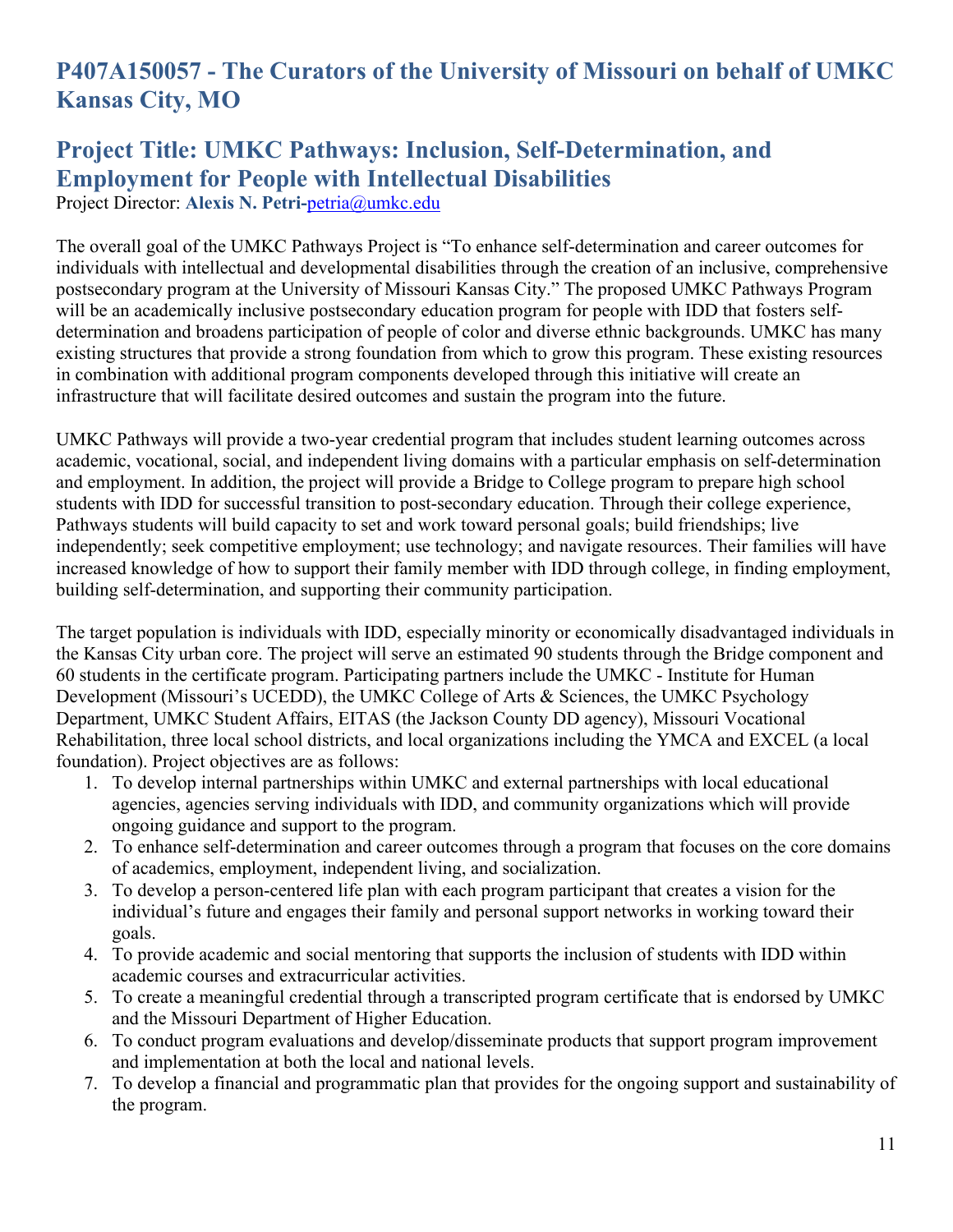# **P407A150026 - Syracuse University Syracuse, New York**

#### **Project Title: InclusiveU: Increasing Access to Higher Education for Students with ID**

#### Project Director: Beth Meyers- [Bemyers@syr.edu](mailto:Bemyers@syr.edu)

For six years the Taishoff Center has transitioned students with intellectual disabilities (ID) into an individually designed inclusive education program at Syracuse University (SU). Building on the successes of this program and SU's international leadership in inclusive education, SU proposes a comprehensive TPSID plan called InclusiveU, which will build capacity and expand participation, creating a demonstration program that will serve as a model across the nation.

| <b>INCLUSIVEU GOALS AND OBJECTIVES</b>                                                                                                                                                                        |                                                                                                                                                                               |
|---------------------------------------------------------------------------------------------------------------------------------------------------------------------------------------------------------------|-------------------------------------------------------------------------------------------------------------------------------------------------------------------------------|
| Project Goal: Establish a model comprehensive transition and postsecondary program for students with ID at<br>SU's Lawrence B. Taishoff Center for Inclusive Higher Education.                                |                                                                                                                                                                               |
| Objective 1: Create service capacity for students with                                                                                                                                                        | Activities: Create programming for InclusiveU to                                                                                                                              |
| ID through new programming with an enhanced                                                                                                                                                                   | emphasize person-centered planning, self-direction,                                                                                                                           |
| person-centered planning process focused on                                                                                                                                                                   | inclusive higher education, work-based learning, and                                                                                                                          |
| academic courses and academic enrichment                                                                                                                                                                      | transition services.                                                                                                                                                          |
| Objective 2: Increase student enrollment capacity<br>each year of the five-year period; students will<br>work toward a certificate in a specialized area of<br>study according to their individual interests. | Activities: Increase enrollment capacity for students with<br>ID pursuing meaningful certification in self-determined<br>inclusive academic and work-based learning programs. |
| Objective 3: Expand social and extracurricular                                                                                                                                                                | Activities: Emphasizing self-determination, build upon                                                                                                                        |
| opportunities for students thorough the Peer-to-Peer                                                                                                                                                          | Peer-to-Peer and develop other resources in tandem,                                                                                                                           |
| Project and inclusion in student activities.                                                                                                                                                                  | including on-campus housing.                                                                                                                                                  |
| Objective 4: Provide employment preparation<br>through an integrated career development and<br>internship model.                                                                                              | Activities: Establish an internship and work-based model<br>within the programs and facilities of Syracuse University.                                                        |
| Objective 5: Strengthen the established partnership                                                                                                                                                           | Activities: Outreach to area school districts and                                                                                                                             |
| with the Syracuse City School District and expand                                                                                                                                                             | establishment of three new partnerships will, by the end                                                                                                                      |
| that OnCampus partnership to include 3 other school                                                                                                                                                           | of the five-year project, quadruple the number of                                                                                                                             |
| districts in Central New York.                                                                                                                                                                                | OnCampus students in InclusiveU.                                                                                                                                              |
| Objective 6: Offer inclusive dorm experience in                                                                                                                                                               | Students with ID will have the option of living in campus                                                                                                                     |
| which Inclusive U students live and study amongst                                                                                                                                                             | housing, supported by an Inclusive Housing Director and                                                                                                                       |
| their university peers.                                                                                                                                                                                       | annual training of resident advisors and roommates.                                                                                                                           |
| Objective 7: Strengthen established partnerships with                                                                                                                                                         | Activities: Build interagency systems for transitioning                                                                                                                       |
| service agencies and expand partnerships to include                                                                                                                                                           | students from secondary school to higher education and                                                                                                                        |
| new community agencies; blend and braid local,                                                                                                                                                                | from higher education to community-based adult                                                                                                                                |
| state, and federal resources to make the program                                                                                                                                                              | programs and services; establish shared resources and                                                                                                                         |
| sustainable after the grant period.                                                                                                                                                                           | procedures to make InclusiveU sustainable.                                                                                                                                    |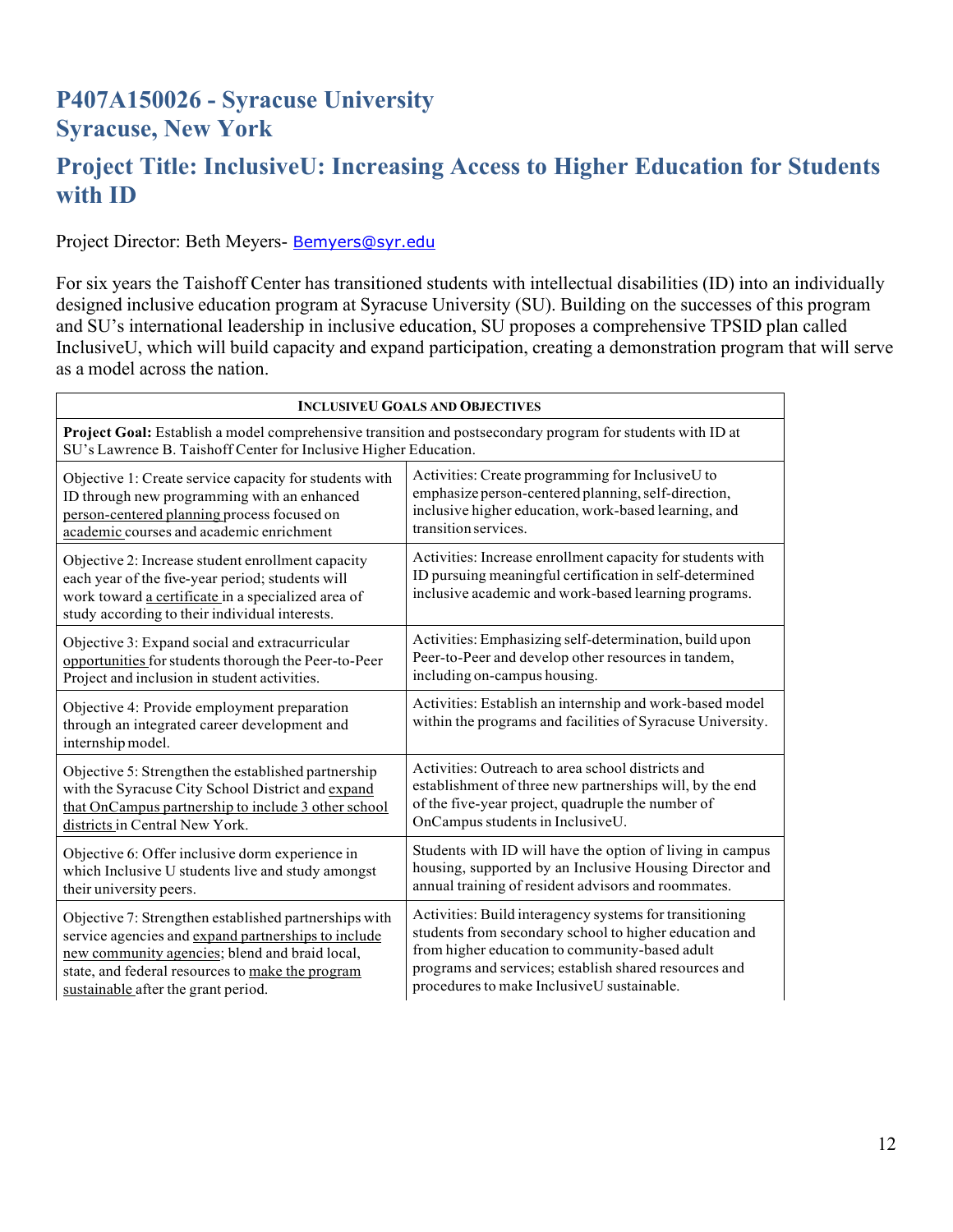#### **Project Title: The Institute for Innovative Transition (IIT) at the University of Rochester (UR)**

Project Director: Mock, Martha-mmock@Warner.Rochester.edu

The Institute for Innovative Transition (IIT) at the University of Rochester (UR) responds to the **Absolute Priority** by organizing a consortium of five institutions of higher education (IHE) at City University of New York — *Borough of Manhattan Community College (BMCC), College of Staten Island (CSI), Hostos Community College (HCC), Kingsborough Community College (KBCC)* and *Queens College (QC)—*that will establish five model demonstration projects to promote the success of students with intellectual disabilities. The initiative responds to the **Invitational Priority** by extending and enhancing existing programs at four of these institutions, and building a program at one institution. Each IHE will partner with a DD agency (AHRC New York City) and with a Local Education Agency (NYCDE District 75).

The model demonstration projects developed by the New York City TPSID Consortium (NYCTC) at the five colleges will improve employment outcomes by increasing access to higher education for students with intellectual disabilities; however, each of the five projects will take a unique direction in developing an inclusive and meaningful college program. (1) *BMCC* will establish a program and provide access to noncreditand credit-bearing courses, career internships and campus activities through the support of undergraduate student mentors and develop a meaningful credential. (2) *CSI* will increase access to noncredit- and credit bearing college courses, career internships, and campus activities through the support of graduate and undergraduate student mentors and develop a meaningful credential. (3) *HCC* will increase access to noncreditand credit-bearing courses, career internships, and campus activities through the support of undergraduate student mentors and develop a meaningful credential. (4) *KBCC* will increase access to noncredit- and credit bearing courses, career internships, and campus activities through the support of undergraduate student mentors and develop a meaningful credential. (5) *QC* will increase access to credit-bearing college courses, career internships, and campus activities through the support of graduate and undergraduate student mentors, and develop a meaningful credential. *All* will increase employment outcomes by providing inclusive paid and nonpaid career internships on the campuses. All five TPSID model demonstration projects will align administrative and academic practices on the campuses to implement initiatives and ensure sustainability after completion of the grant period. The NYCTC will utilize best practices and strategies implemented by the Western NY TPSID Consortium implemented by IIT at UR. The NYCTC will *serve at least 75 students annually, ages 18-28 with intellectual disabilities.*

The consortium addresses **Competitive Priority 1** through all five model demonstration TPSID projects by partnering with the Office for People with Developmental Disabilities (OPWDD, state DD agency) and ACESS-VR (vocational rehabilitation agency). OPWDD will continue providing supports to students it currently funds and will fund newly eligible students. ACESS-VR or OPWDD will provide employment supports to eligible students enrolled in a model demonstration TPSID project as resources allow. The consortium addresses **Competitive Priority 2** through housing pilots at College of Staten Island and Queens College, the only two IHEs to offer on-campus housing. The consortium addresses **Competitive Priority 3**  through all five projects, by involving students who are studying special education, general education, assistive technology, vocational rehabilitation, and related fields on every campus.

During the five-year grant period, the IIT at UR will provide leadership, planning assistance, training, technical assistance, coordination, data management and project evaluation to the five model demonstration projects. The request of \$500,000 per year for each of five years will support the five model demonstration TPSID projects. The consortium will provide the required 25 percent (\$166,666) annual cost share.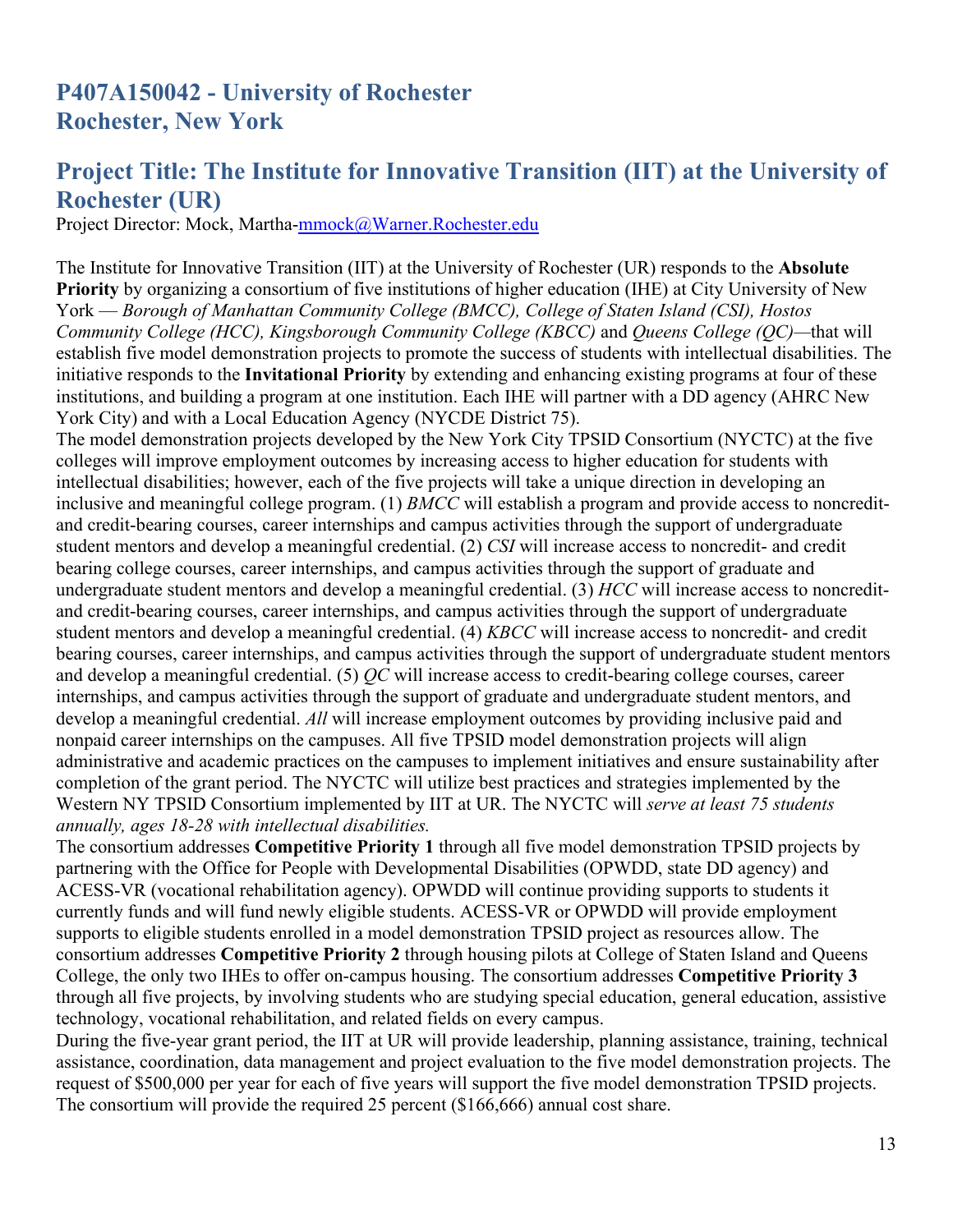#### **Project Title: Appalachian State University Scholars with Diverse Abilities Program (SDAP)**

Project Director: Anna Ward- [sdap@appstate.edu](mailto:sdap@appstate.edu)

**Purpose**: The purpose of the Scholars with Diverse Abilities Program is to provide a meaningful college experience for students with intellectual disabilities and to empower them to achieve gainful employment within their home community.

**Target Population to Be Served**: Individuals with intellectual disabilities are the target population. The program currently serves six students and efforts are to expand that number to ten students served by year five of the funded program.

**Project Goals**: Our goals are to: (a) continue the Scholars with Diverse Abilities Program; (b) build university and community capacity through partnerships; (c) award meaningful certificates upon program completion; (d) provide high quality transition services to employment; (e) conduct continuous evaluation and quality improvement; and (e) establish program sustainability.

**Activities to be Implemented**: Over the five year grant performance period, the following activities will be implemented: (a) recruit potential applicants through community and LEA partnerships; (b) conduct personcentered planning to determine career, personal, academic, and social goals for each SDAP student; (c) deliver research based curriculum for academic enrichment, independent living skills, and career development; (d) incorporate university students as mentors; (e) expand upon university housing options for students; (f) establish program sustainability; and (g) conduct continuous program evaluation.

**Project Outcomes**: Significant project outcomes include: (a) SDAP students: increased employability, broader understanding of careers and necessary soft skills, enhanced academic skills, improved selfdetermination, improved self-sufficiency, expanded social relationships, increased participation in recreational and leisure activities; (b) Appalachian State University: increased understanding of diversity, expanded sense of community, and (c) State and region: established PSE option for eligible students, improved candidate pool for employment.

**Participating Partners**: Partners in the Scholars with Diverse Abilities Program include: Avery County Schools, Watauga County Schools, Caldwell Community College and Technical Institute, the Carolina Institute for Developmental Disabilities, Parent to Parent Family Support Network, Watauga Opportunities Inc, NC Division of Vocational Rehabilitation Services, Reich College of Education and the Department of Reading and Special Education.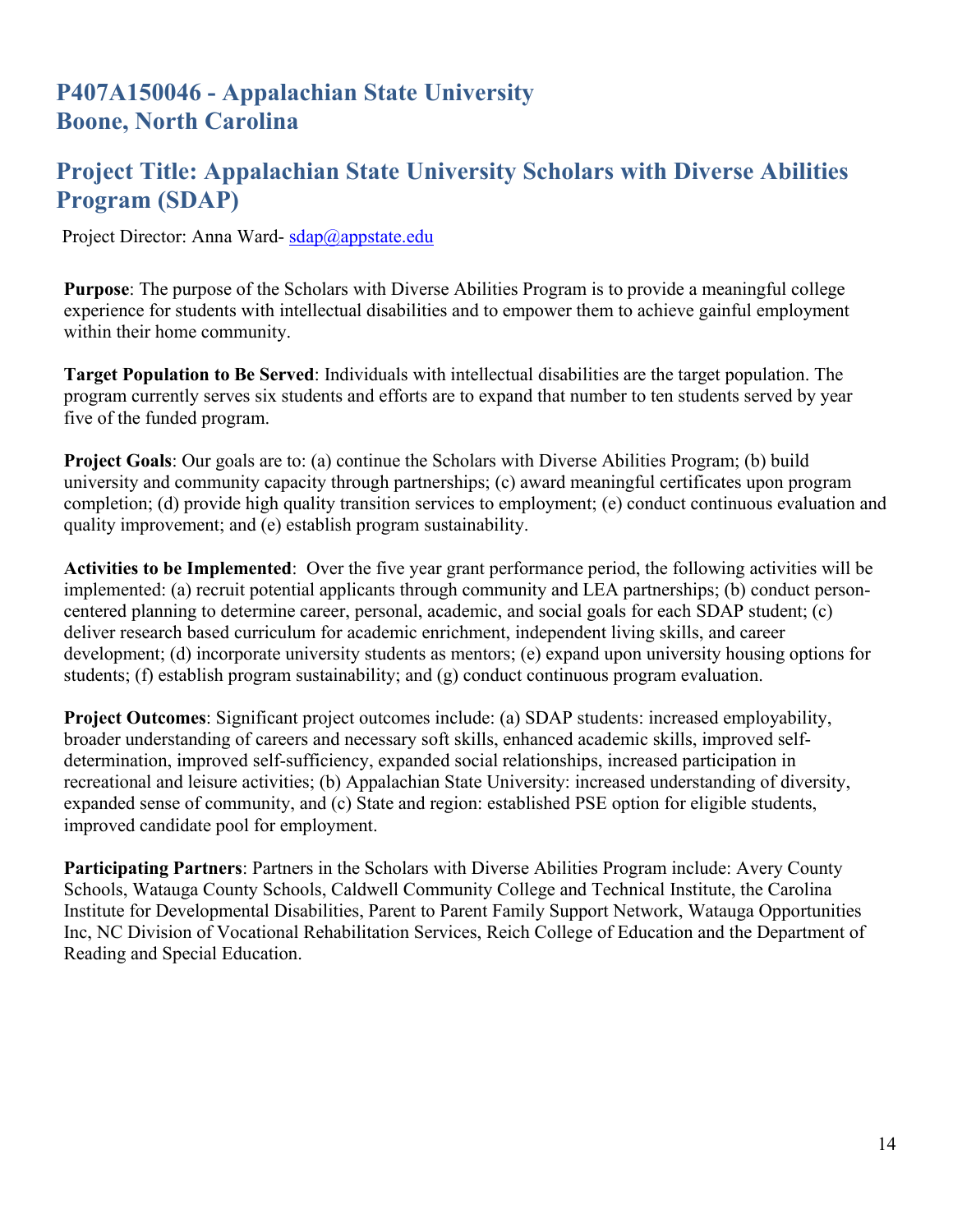# **P407A150053 - Minot State University Minot, North Dakota**

# **Project Title: Pennsylvania Inclusive Higher Education Consortium**

Project Director-Amy Armstrong- amy.armstrong@minotstateu.edu

**Absolute Priority:** Establish a model comprehensive transition and postsecondary program for students with intellectual disabilities.

**Competitive Preference Priority 1:** Form sustained and meaningful partnerships with relevant agencies serving students with intellectual disabilities.

**Competitive Preference Priority 2:** Provide institutionally owned or operated housing for students attending the institution integrating students with intellectual disabilities into the housing offered to all students.

**Competitive Preference Priority 3:** Involve in the program undergraduate and graduate students who are special education, social work, or related fields**.**

**Invitational Priority:** To enhance an existing program.

Millersville University of Lancaster, Pennsylvania (MU) is proposing to collaborate with Penn State University-Harrisburg and Mercyhurst University to build the Pennsylvania Inclusive Higher Education Consortium, hereinafter referred to as the "Consortium." The goal of this partnership to create a statewide consortium of postsecondary institutions of higher education dedicated to the mission of inclusive education for young adults with intellectual disabilities. The vision is to design and support postsecondary campus settings in which education, training, authentic social experiences, independent living and integrated and competitive employment can be accessed by young adults with intellectual disabilities within inclusive and supportive environments.

On behalf of the Consortium, MU is applying for this federal grant to accomplish three major objectives. First, the Consortium further develops a state of the art, research- based, inclusive postsecondary program of study at MU, the Career and Life Studies program. This program serves as a model of best practices in inclusive higher education and residential campus life, complemented with the development of strong social and employment networks for young adults with intellectual disabilities. The second major objective builds upon the efforts of recent collaborations with the Pennsylvania Office of Vocational Rehabilitation. This collaboration has resulted in seed money funding to institutions of higher education and a statewide symposium to support postsecondary program development for young adults with intellectual disabilities. The final major objective of the Consortium will be to serve as providers of technical assistance and support to existing and developing inclusive postsecondary programs across the Commonwealth of Pennsylvania.

The Career and Life Studies (CLS) program at Millersville is projected to serve 65 students over five years. A collaborative partnership of Millersville, Penn State Harrisburg, and Mercyhurst College is projected to serve an additional 48 for a total of 113 students at these institutions. However, as these institutions work together and with the DREAM partnership of UCP of central PA, the partnership is expected to serve hundreds of students when new programs are implemented at other IHEs.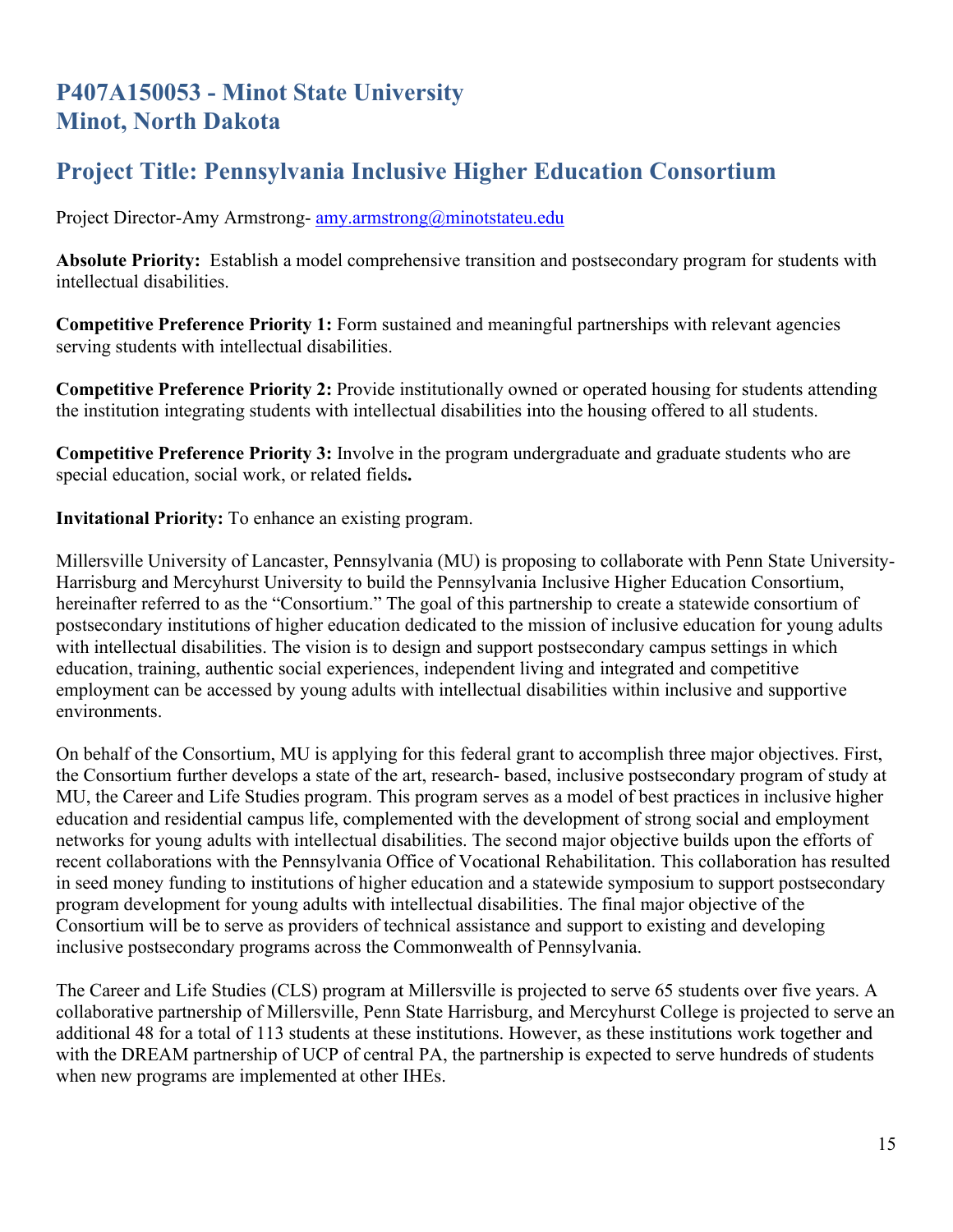# **P407A150080 - The Ohio State University Columbus, Ohio**

#### **Project Title: Ohio's Statewide Consortia: Enhancing Employment Outcomes for Postsecondary Students with Intellectual Disabilities**

#### Project Director: Izzo, Margo-Margo.Izzo@osumc.edu

The goal of Ohio's Statewide Consortia (OSC) is to build, extend, enhance, and sustain existing programs that deliver inclusive postsecondary options to students with intellectual disabilities (SwID) in different urban and rural areas of Ohio – options such as participation in college classes, internships, housing, and social experiences that result in improved employment and independent living outcomes (Invitational Priority).

**Objectives:** 1) Facilitate Ohio's Postsecondary Advisory Council (PAC) with state agency and consortia partners to guide the project. This group will collaborate with an interdisciplinary team of special educators, rehabilitation counselors, occupational therapists, and parents to provide needed supports to maximize employment and independent living outcomes. 2) Implement quality academic, employment, and independent living services to a minimum of 180 SwID across the OSC. 3) Pilot Vocational Fit Assessment (VFA) job matching system and technology interventions to maximize employment outcomes. 4) Evaluate program components and students outcomes in collaboration with the TPSID Coordinating Center to determine evidence-based practices. 5) Disseminate products and findings through websites, articles, conferences, and an open-source digital repository.

**Number of Students:** Approximately 180 SwID between ages 18 and 26, will be served at the following college campus sites: Ohio State University (OSU), Marietta College (MC), University of Cincinnati (UC), University of Toledo (UT), Youngstown State University (YSU), and three additional IHEs to be recruited through an RFP process as replication sites.

**Partners:** The project will convene a statewide Postsecondary Advisory Council (PAC) to include both of Ohio's University Centers of Excellence (Nisonger Center and University of Cincinnati), Ohio's vocational rehabilitation (VR) services agency called Opportunities for Ohioans with Disabilities (OOD), Ohio Department of Developmental Disabilities (DoD), local county developmental disability (DD) boards, representatives from each institution in the Consortia, local education agencies (LEAs), and additional advocacy groups (Competitive Priority 1).

**Innovative Activities:** OSC will deliver transition-to-college, employment, and housing services for students with ID using college students who are studying special education, occupational therapy (OT), and other related fields (Competitive Priorities 2 and 3). Students with ID will exit the program with an electronic portfolio credential that exhibits skills and competencies obtained through video resumes and digital portfolios. College students majoring in disability- related disciplines will gain authentic experiences that will enhance their professional development. Creating and testing these services and activities in age-appropriate postsecondary settings is aligned with Ohio's Employment First (EF) Initiative and offers alternatives to sheltered workshops, currently the only option available in many Ohio communities for persons with ID.

**Outcomes:** At completion, eight postsecondary programs that are designed to increase academic and community employment outcomes for students with ID in different urban and rural areas of Ohio will be sustained through cost-sharing and cost-recovery models involving multi-site partners.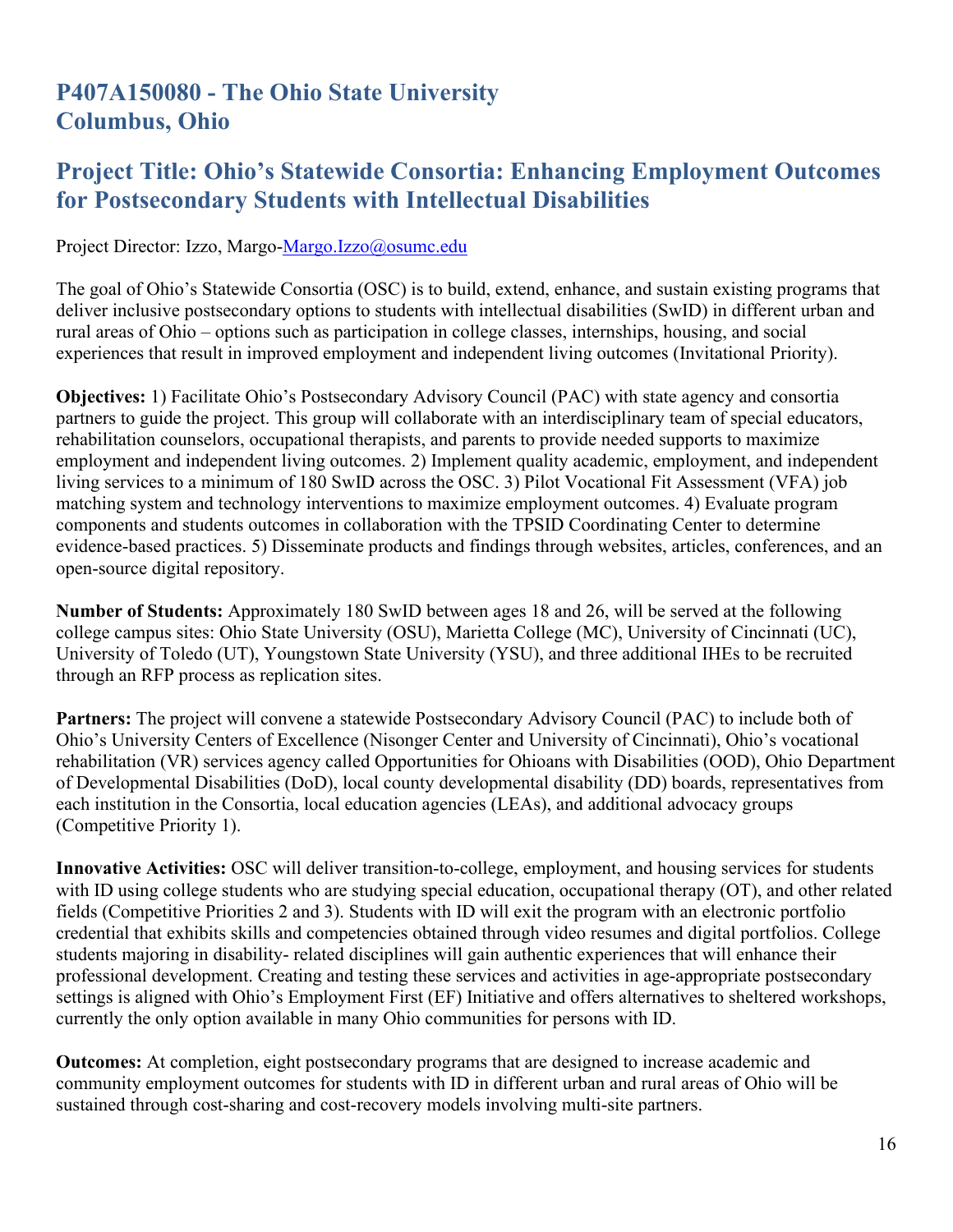# **P407A150062 - Portland State University Portland, Oregon**

# **Project Title: Think College Inclusion Oregon at Portland State University**

Project Director: Ann Fullerton- bdaf@pdx.edu

Think College Inclusion Oregon at Portland State University (TCIO) will offer a model Comprehensive Transition and Post-Secondary Program for students with intellectual disabilities (ID). Outcomes of the TCIO Program will include:

- 1. At least 35 post-secondary students (aged 18 and older) who have ID will complete inclusive academic, career, and independent living instruction, leading to progress on individual goals, gainful employment, and self-determination (Absolute Priority[AP]1).
	- a. Person-centered plans will develop a course of study for each student with individualized goals and inclusive academic, employment, social and independent living experiences that lead to the student's goals, gainful employment, and self-determination. (AP3 and 4).
	- b. Individualized supports and services, (e.g., faculty development, peer mentors, PSU interns/ practicum students, use of UDL and assistive technology), will result in successful inclusion of students with ID in academic courses, extracurricular activities, campus housing, work experiences, and other aspects of the PSU program (AP2, Competitive Priorities [CP]2 and 3).
	- c. Upon completion of the student's individual course of study, a digital portfolio will certify skills and competencies which are meaningful to potential employers (AP8).
	- d. The TCIO model program will be continuously improved through formative and summative evaluation and participation in evaluation with the TPSID Coordinating Center (AP5).
	- e. Dissemination of components of the TCIO model will lead toward development of postsecondary education programs at other Oregon Institutions of Higher Education.
- 2. Partnerships will support and sustain the TCIO Program.
	- a. PSU Enrollment Management & Student Affairs, Academic Affairs, and other units will provide recruitment, admissions, advising, and financial aid services for TCIO students that are integrated with PSU systems and practices to support sustainability (AP7).
	- b. Oregon Department of Vocational Rehabilitation will provide and sustain support for TCIO students' achievement of employability and gainful employment (CP1).
	- c. PSU Enrollment Management & Student Affairs, Academic Affairs, University Studies, and the Community Vision Self-Directed Living Program will make inclusive university housing available to all TCIO students (CP1 and 2).
	- d. Undergraduate and graduate students of the PSU University Studies, Graduate School of Education, School of Community Health, School of Business, and other academic units will be involved as mentors, interns, and practicum students in the TCIO program (CP3).
	- e. Portland Public Schools (PPS) and PSU will extend and enhance the existing Community Transition Program to provide and sustain inclusive academic, social and work experiences for TCIO students who are dually enrolled in PPS and PSU (Invitational Priority).
	- f. The TCIO Coalition/Northwest Down Syndrome Association/All Born In and the Think College Inclusion Prep Cohort will engage youth and families in TCIO leadership and evaluation.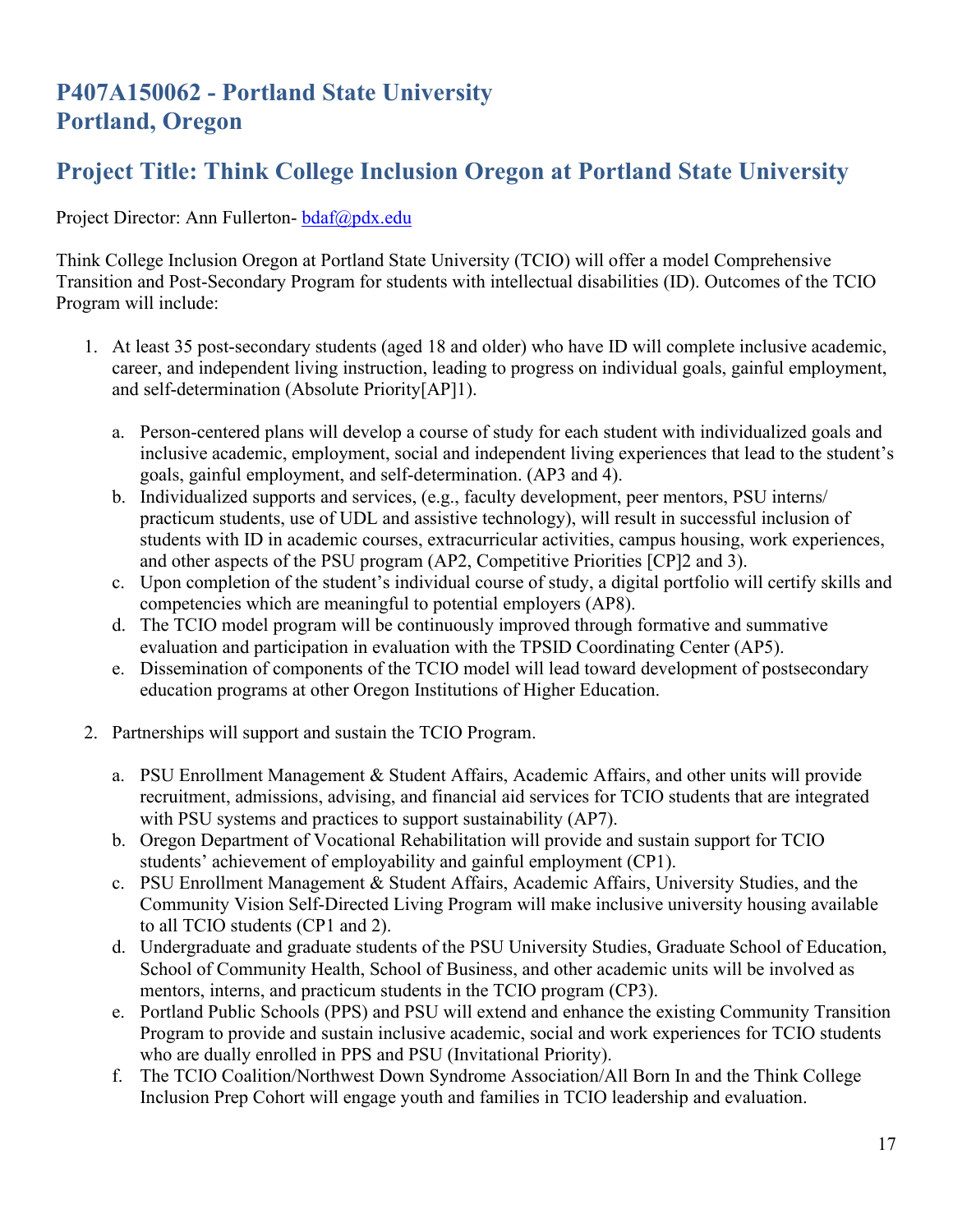# **P407A150023 - Millersville University of Pennsylvania Millersville, Pennsylvania**

### **Project Title: Pennsylvania Inclusive Higher Education Consortium**

Project Director: Thomas Neuville-Thomas.Neuville@millersville.edu

Millersville University of Lancaster, Pennsylvania is proposing to collaborate with Penn State University-Harrisburg and Mercyhurst University to build the Pennsylvania Inclusive Higher Education Consortium, hereinafter referred to as the "Consortium." It is the goal of this partnership to create a statewide consortium of postsecondary institutions of higher education dedicated to the mission of inclusive education for young adults with intellectual disabilities. The overarching vision is to design and support postsecondary campus settings in which education, training, authentic social experiences, independent living and integrated and competitive employment can be accessed by young adults with intellectual disabilities within inclusive and supportive environments.

On behalf of the Consortium, Millersville University is applying for this federal grant to accomplish three major objectives. First, the Consortium will further develop a state of the art, research-based, inclusive postsecondary program of study at Millersville University, the Career and Life Studies program. This program will serve as a model of best practices in inclusive higher education and residential campus life, complemented with the development of strong social and employment networks for young adults with intellectual disabilities. The second major objective will be to build upon the efforts of recent collaborations with the Pennsylvania Office of Vocational Rehabilitation. This collaboration has resulted in seed money funding to institutions of higher education and a statewide symposium to support postsecondary program development for young adults with intellectual disabilities. The final major objective of the Consortium will be to serve as providers of technical assistance and support to existing and developing inclusive postsecondary programs across the Commonwealth of Pennsylvania.

The Career and Life Studies (CLS) program at Millersville is projected to serve 65 students over five years. A collaborative partnership of Millersville, Penn State Harrisburg, and Mercyhurst College is projected to serve an additional 48 for a total of 113 students at these institutions. However, as these institutions work together and with the DREAM partnership of UCP of central PA, the partnership is expected to serve hundreds of students when new programs are implemented at other IHEs.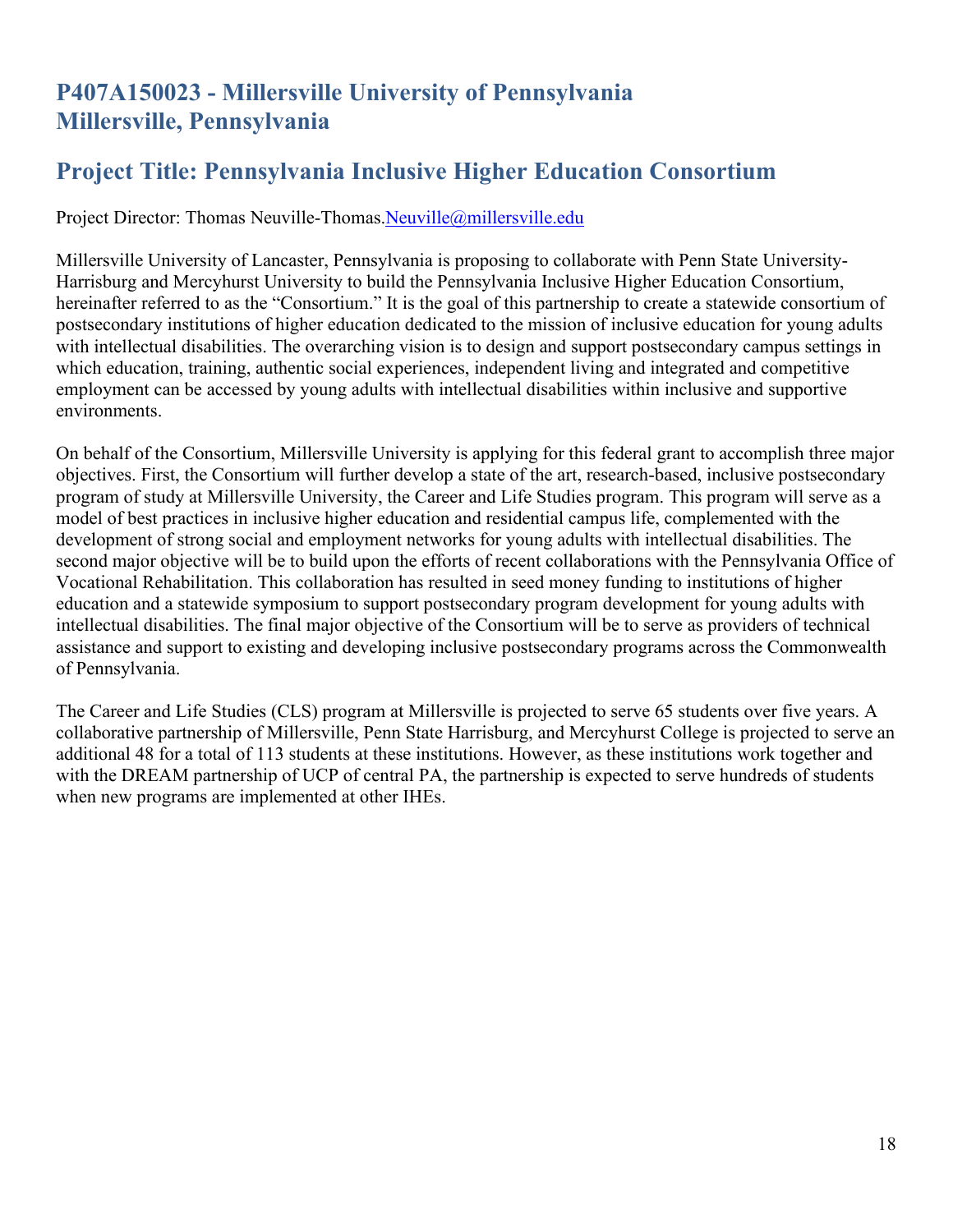# **P407A150013 - Rhode Island College Providence, Rhode Island**

# **Project Title: Rhode Island College TPSID Project**

Project Director: Anthony Antosh[-aantosh@ric.edu](mailto:aantosh@ric.edu)

In January 2013, the US Department of Justice found that the State of Rhode Island had violated Title II of the Americans with Disabilities Act (ADA) through its operation of a day activity service system, including employment, vocational and day services for individuals with Intellectual and Developmental Disabilities (I/DD). Findings indicated that "the State frequently fails to present transition-aged youth with intellectual disabilities (ID) viable alternatives and fails to provide the appropriate services necessary to inform the recommendations in the students' post-secondary planning documents (January 6, 2014)." Currently, there are approximately 960 adolescents and adults with ID who are eligible to participate in a "Comprehensive Transition Program," yet no colleges or universities in Rhode Island offer such a program. Further, data collected by the RI Department of Education (RIDE) indicate that only 3 percent of students with ID are engaged in higher education and 20 percent are engaged in competitive employment one year after exiting Special Education Services. These data document a critical need for a comprehensive transition and postsecondary program for students with ID in RI. The proposed project consists of five goals to serve the needs of students with ID in RI, including: (1) Refine and expand the existing program at Rhode Island College (RIC) and to submit the program to the US Department of Education for approval as a Comprehensive Transition Program (CTP), (2) Support 50 60 adolescents and young adults (five cohorts of 10- 12 students) to obtain a "Certificate of Community Studies" at RIC, (3) Increase participants' breadth of knowledge, interest and competence across a variety of domains including academics, independent living and community participation, career discovery and development, social competence and self-determination, (4) Provide each participant with a structured set of experiences that will facilitate a career path of the student's choice, and (5) Establish the supports needed to sustain the RIC program beyond grant funding and to increase the capacity of other higher education facilities to establish similar programs.

To address these goals, the proposed project will expand upon existing opportunities at RIC through the development of an academic credential: Certificate in Community Studies. The certificate will be formalized by the College Curriculum Committee and submitted to the US Department of Education for approval as a CTP. The project will recruit five cohorts of 10 students to complete the program. The certificate will be aligned to the Think College standards based conceptual framework and include an individualized course of study comprised of (a) academic access and enrichment – courses taken in general education and major areas of interest, (b) participation in campus life, (c) participation in a Self-Determination Learning Model of Instruction (SDLMI), and (d) involvement in the RI Career Development model consisting of meaningful vocational assessment, person centered planning, and integrated internships. To ensure opportunities at RIC will be sustained, the certificate will become part of the college's general curriculum and integrated with existing services. Further, RIC will provide outreach and technical assistance to any college in the state interested in developing a similar program.

This application is being submitted by Rhode Island College (RIC) in collaboration with the Paul V. Sherlock Center on Disabilities at RIC and the RIC Disability Services Center. Project Partners include three state agencies - the RI Department of Education (RIDE), the RI Office of Rehabilitation Services (ORS), the RI Department of Behavioral Health, Developmental Disabilities, Hospitals (BHDDH); two school districts – Providence, Central Falls; several other school districts as documented through the partnership letter from the Association of RI Administrators of Special Education (ARIASE); and several adult agencies. The Sherlock Center will serve as the administrative lead for the project.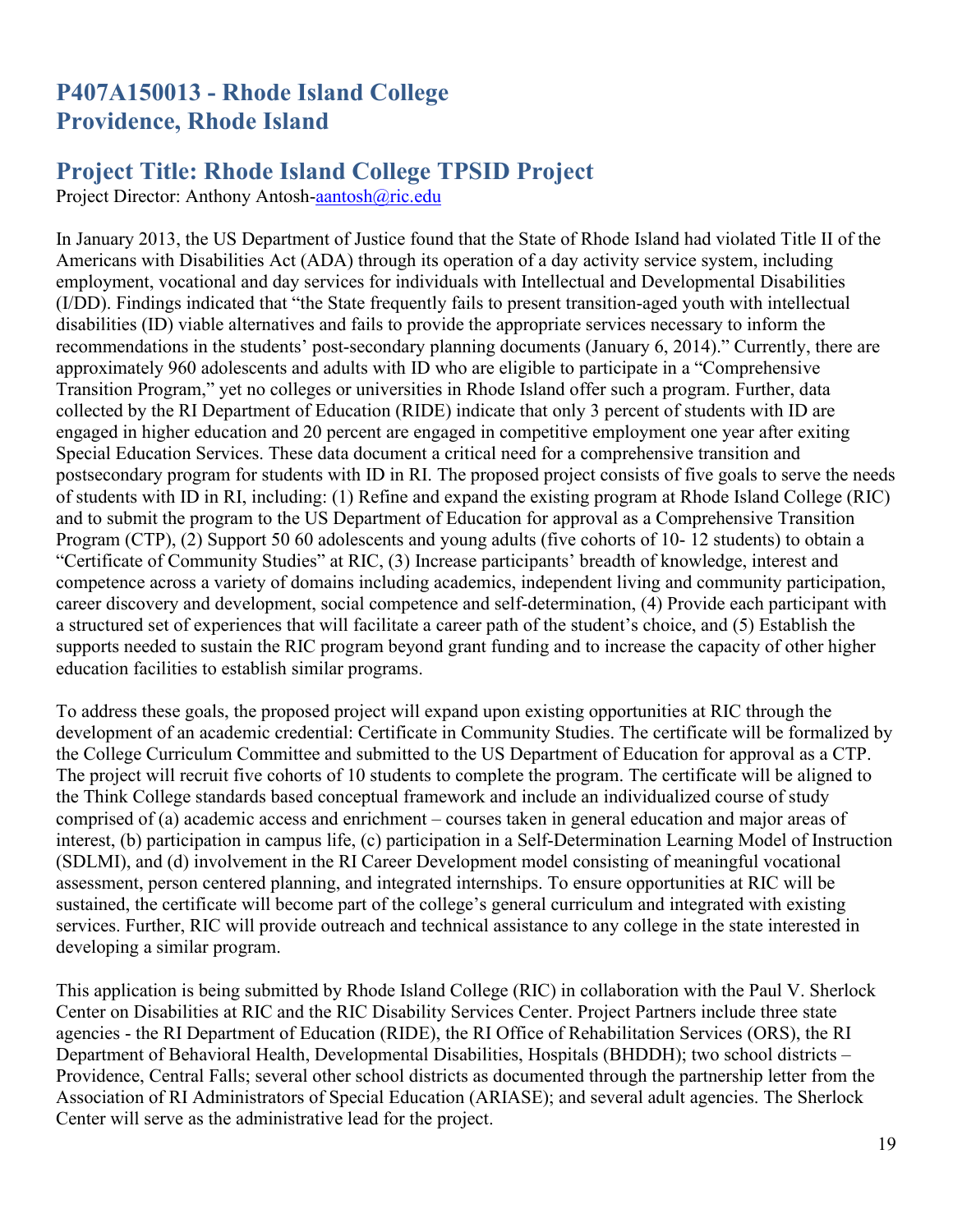# **P407A150063 - Lipscomb University Nashville, Tennessee**

# **Project Title: IDEAL (Igniting the Dream of Education and Access at**

**Lipscomb) Project Director: Misty Parsley- misty.parsley@lipscomb.edu**

IDEAL (Igniting the Dream of Education and Access at Lipscomb) is a SACS-accredited certificate program at Lipscomb University that is designed to encourage and support students with intellectual and developmental disabilities (ID/DD) to experience college as their peers do. IDEAL provides education and career development to students with ID/DD while encouraging friendships and increased independent skills that lead to a better quality of life. IDEAL began in January 2014 and will have 19 students with ID/DD enrolled in the fall of 2015. This proposal seeks to expand IDEAL. The program plans to add eight new students per year to serve a total of 48 students over the course of the project. An additional 60 secondary and postsecondary students may be served through the proposed IDEAL Summer Academy. The goals of this project include:

- 1. Exploring Lipscomb-owned residential opportunities for IDEAL students
- 2. Providing additional support for participants in off-campus internships through the addition of peer job coaches
- 3. Creating a third year intensive job training option for participants in partnership with Goodwill Industries of Middle Tennessee
- 4. Enhancing partnerships with LEAs and other service providers to provide professional development and assist with transition planning for eligible students
- 5. Expanding the person-centered planning process to assist in the development of students' selfdetermination skills
- 6. Expanding involvement of traditional students in the undergraduate and graduate special education programs, as well as the graduate level Applied Behavior Analysis program
- 7. Creating a summer academy to allow more students to experience the IDEAL program Partnerships have been, or will be, developed with the following entities:
- 8. Lipscomb faculty
- 9. Lipscomb campus departments
- 10. Metro Nashville Public Schools
- 11. Surrounding middle TN school districts
- 12. Lipscomb Academy
- 13. Goodwill Industries
- 14. Tennessee Department of Vocational Rehabilitation
- 15. Tennessee Council on Developmental Disabilities
- 16. The Arc of Tennessee
- 17. The Tennessee Alliance for Postsecondary Opportunities for Students With Intellectual Disabilities
- 18. Community businesses, disability service providers, and nonprofit organizations

To meet these goals, IDEAL seeks funding for the following staff roles and program activities:

- 1. A resident director for the IDEAL program
- 2. A job placement coordinator
- 3. A transition coordinator
- 4. Five peer job coaches
- 5. A person-centered planning facilitator
- 6. Staff and materials for the IDEAL Summer Academy
- 7. Job placement services with Goodwill Industries of Middle TN
- 8. Travel expenses to an annual conference for IDEAL students and new staff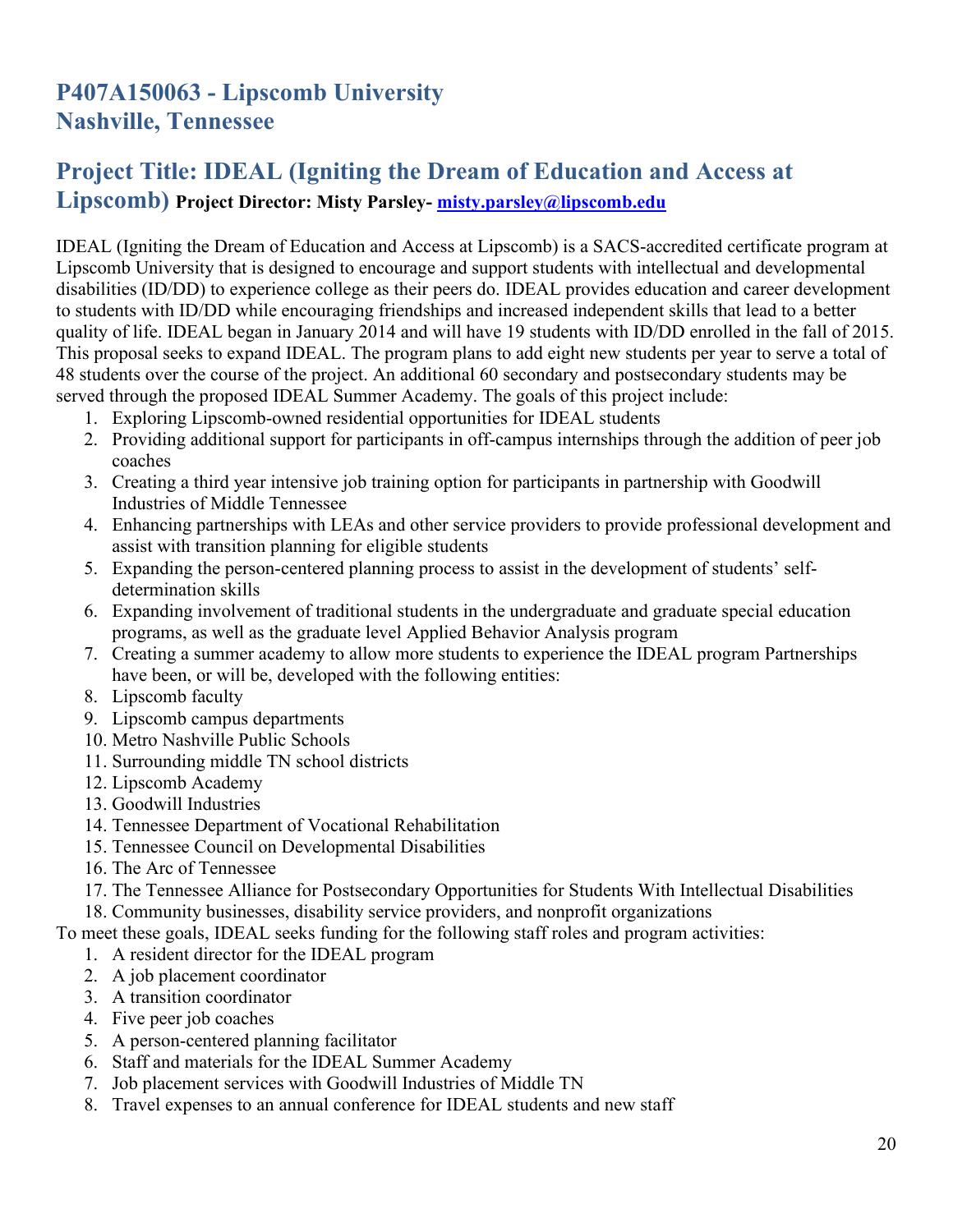### **P407A150041 - University of Memphis Memphis, Tennessee**

#### **Project Title: Building Resources for persons with Intellectual Disabilities towards Gainful Employment: The BRIDGE Project for Inclusive Transition to Integrated Employment.**

Project Director: Janet Wiens-jawiens@memphis.edu

Person-centered transition for individuals with intellectual disabilities, from high school to integrated employment, has been a topic of interest for educators and vocational rehabilitation specialists for decades (Schiro-Geist, 1990), but the strongest path to seamless transition has not always been easy to identify. The University of Memphis Institute on Disability (UMID) proposes in this application for federal funding to build a BRIDGE to span the fault between secondary education and inclusive gainful employment. UMID has had Inclusive Post-Secondary Education (IPSE) transitional service delivery and research in conjunction with our LEA (Shelby County Schools) since January 2012 and began an open-enrollment inclusive program, TigerLIFE (Learning Independence-Fostering Education and Employability) in January 2013. UMID has partnered with the State of Tennessee Division of Vocational Rehabilitation as a Community Rehabilitation Service Provider (CRP) since 2013. The UMID currently has the largest IPSE program in Tennessee and the largest percentage of minority students (62 percent) in the state.

The program included in this proposal will facilitate building an even sturdier BRIDGE from special education, with its learning priorities, to the vocational rehabilitation side of transition, with its integrated work priorities, for young adults with intellectual disabilities. Using an inclusive college environment, BRIDGE builds work skills, soft skills and improved self- efficacy and esteem, necessary for maintaining competitive employment. To that goal, UMID will create and investigate appropriate research on inclusive transition models, develop tools and resources to improve diverse participation, increase independent living and certificate attainment, increase involvement of faculty and non-disabled students on campus with an inclusive programming, and advise partners at the county, and regional (Mid-South) levels.

The University of Memphis is a minority-serving institution of higher education and will bring its "toolkit" to other such institutions in the region, including Historically Black Colleges, community colleges and rural partners. UMID will use its diverse staff and community Advisory Board to keep the project on track as we cross those Bridges, with our goals of Enhancement, Sustainability and Capacity Building. This proposal will meet all eight Absolute Priorities, all three Competitive Priorities and the Invitational Priority, as we build the BRIDGE to inclusion for this population of young adults with intellectual disabilities.

The State of Tennessee is an EPSCOR State. The theoretical model that UMID uses is the Systems Approach to Placement (Geist and Calzaretta, 1982). This theoretical model is used to create an individual plan for employment for each participant, and has led to placement rates for participants significantly above state and national levels for persons with disabilities. UMID will take this successful model and use it to create options for increased capacity in West Tennessee and the rest of the Mid-South. Over 850 young adults with Intellectual Disabilities (ID) will be served during the five years of the project. Program evaluation will be completed by researchers from Southern University in Baton Rouge, an Historically Black University (HBU), whose faculty have extensive experience in evaluation and capacity building.

TigerLIFE has always used a sustainable model, based on a sound business plan, in conjunction with its partners in the Shelby County Schools, University of Tennessee – BCDD in Memphis, Tennessee, Southern University, and the Tennessee Division of Vocational Rehabilitation as its basic plan for action and growth. That model will now be used as a BRIDGE to the future.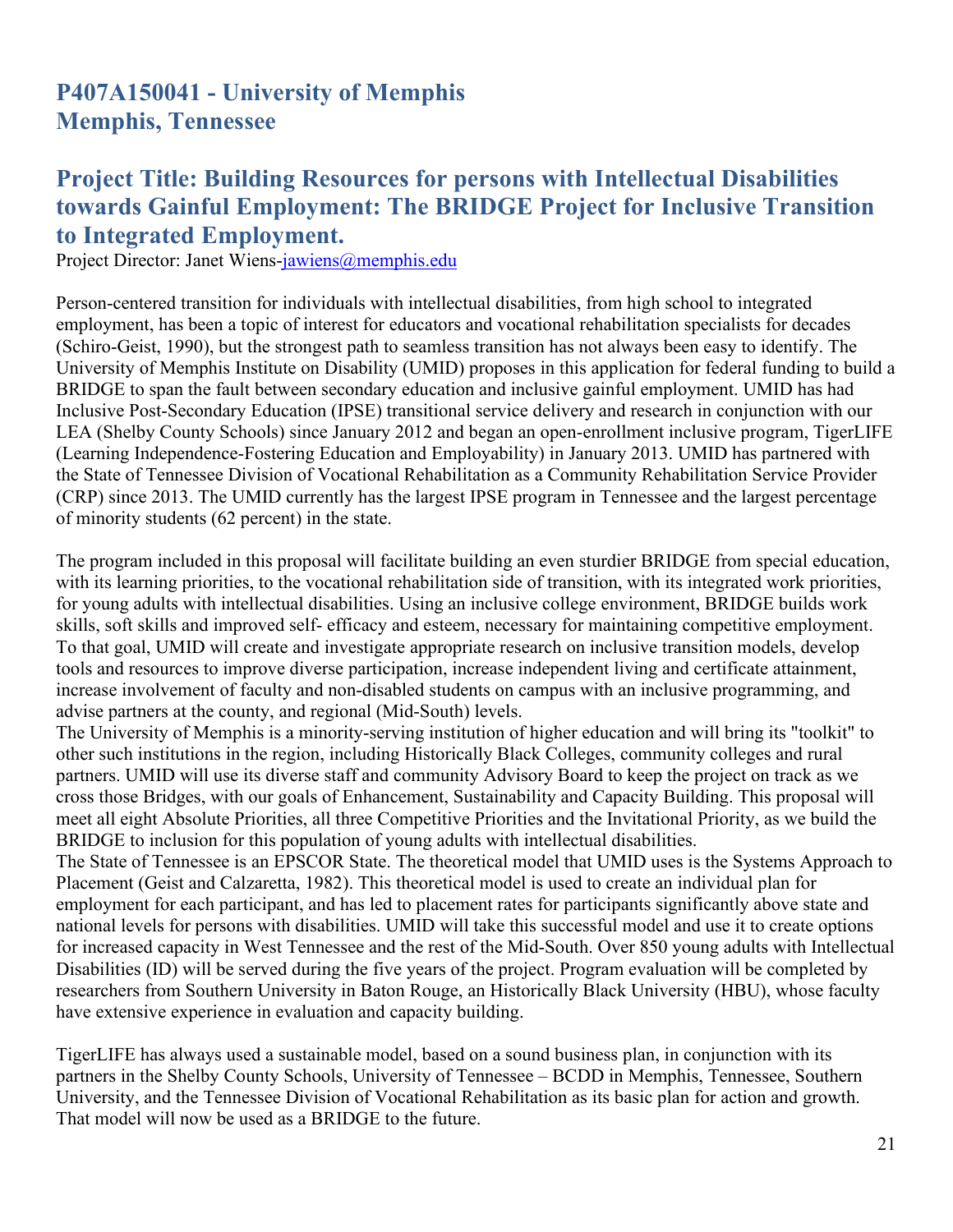# **P407A150058 - Vanderbilt University Nashville, Tennessee**

# **Project Title: Next Steps at Vanderbilt University**

Project Director: Erik Carter-erik.carter@Vanderbilt.Edu

Next Steps at Vanderbilt University is a high-quality, two-year model comprehensive transition and postsecondary program for young adults with intellectual disability designed to equip students with the skills, relationships, experiences, and supports needed to achieve personally valued outcomes during and after college. Since our launch in 2010, we have delivered individualized and inclusive educational experiences to 23 students marked by a commitment to person-centered practices, evidence-based supports, strong social connections, and integrated work experiences. Our employment rate for program graduates is 88 percent. We are requesting TPSID funding to extend and enhance the rigor, relevance, relationships, and reach of our program. We meet all three competitive priorities and the invitational priority.

We have set five primary goals for this project. First, we will expand to a four-year program. Related objectives include (a) refining our program pathways to ensure a sequenced experience, (b) expanding the range and depth of on- and off-campus internship and work experiences, and (c) refining our supplemental seminars to address additional critical skills, and (d) deepening our partnership with local LEAs and state agencies. Second, we will develop a unique portfolio of inclusive on- and off-campus housing options. Related objectives include (a) making on-campus options available for students during their first two years, (b) partnering with innovative community programs to support off-campus options for students during later years, and (c) building the Friendship House model at Vanderbilt. Third, we will increase access to all of the experiences and supports available to any Vanderbilt student. Related objectives include (a) doubling the number of courses students take, (b) expanding involvement in a wider array of campus clubs and activities, and (c) building the capacity of the full range of Vanderbilt student services to meet the needs of students with ID. Fourth, Peabody College will become a national leader in research on postsecondary supports for students with ID. Related objectives include (a) coordinating a program of research addressing aspects of inclusive higher education experiences, (b) engaging graduate students and faculty from Peabody and the Vanderbilt Kennedy Center in this work, and (c) partnering with Tennessee's other programs to conduct larger-scale studies. Fifth, we will invest heavily in the growth of additional PSE programs throughout Tennessee. Related objectives include (a) leading new capacity building activities through our Tennessee Alliance for Postsecondary Opportunities; (b) partnering with the state to develop resources and advocacy efforts to raise awareness of and commitment to PSE opportunities among legislators, educators, families, and individuals with disabilities; (c) collaborating with the Tennessee Community College system to develop new programs in unreached corners of the state; and (d) creatively packaging elements of our program (e.g., seminar materials, peer partner training, summer institute) to make them accessible to others in the state and country.

These collective efforts will enable us to more than double the number of students we serve across cohorts from 13 students in Fall 2015 (2 cohorts) to nearly 40 students beginning Fall 2018 (four cohorts). To carry out this work, we will extend our existing partnerships with the *Tennessee Department of Vocational Rehabilitation*  (VR), the *Tennessee Department of Education* (DOE), the *TennesseeeWorks Partnership*, *Vanderbilt's Department of Special Education*, the *Nashville IDD Housing Group*, the *Vanderbilt Kennedy Center* and *UCEDD*, four diverse school districts (LEAs), the *Tennessee Alliance for Postsecondary Opportunities for Students with Intellectual Disabilities*, the *Tennessee Developmental Disabilities Network,* the *Friendship House Partners*, a community network of organizations (e.g., *Arc TN*, *Autism TN*, *Down Syndrome Association of Middle Tennessee*), and the *Next Steps Steering Committee*.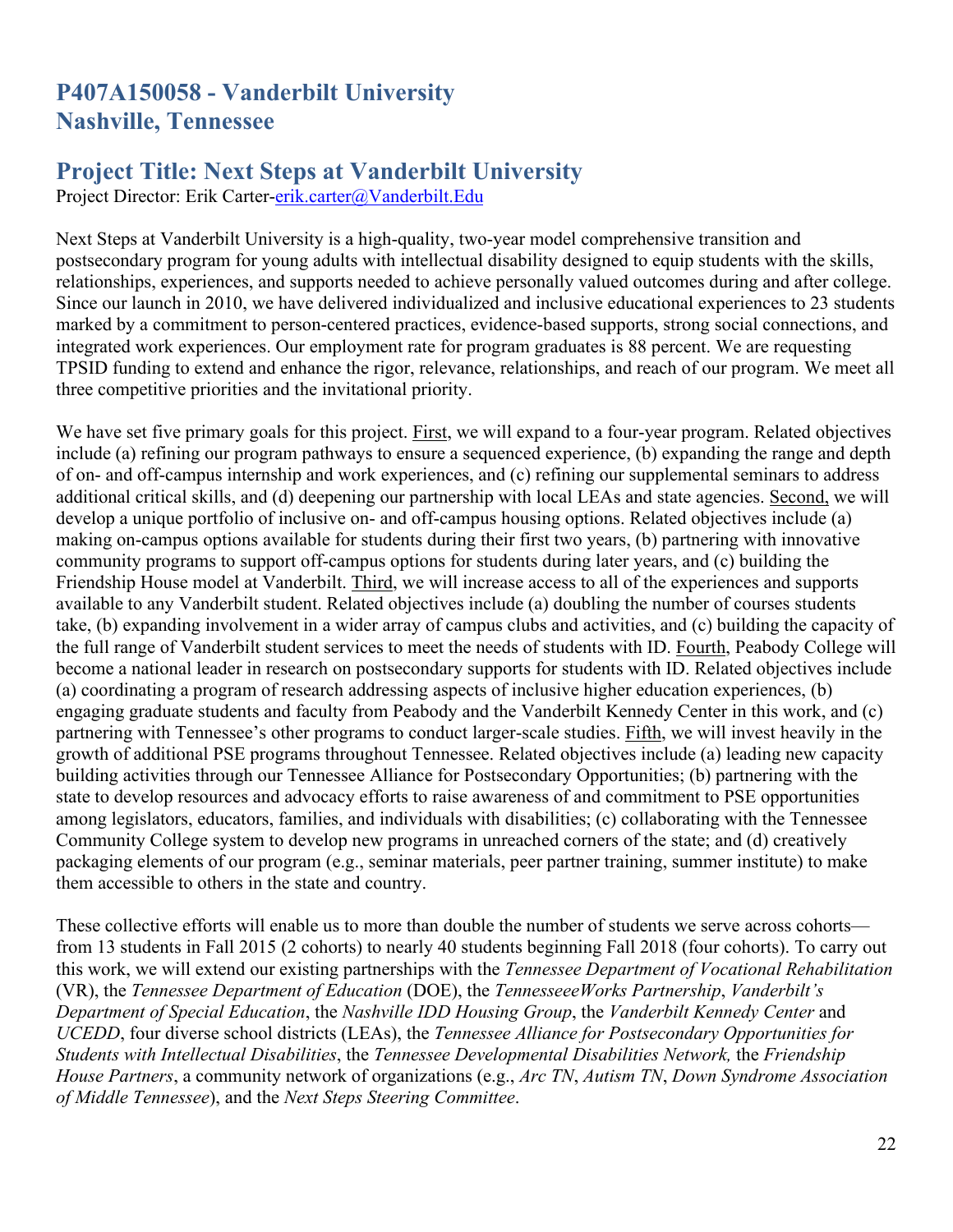# **P407A150010 - Utah State University Logan, Utah**

#### **Project Title: Aggies Elevated at Utah State University: Expansion of a Postsecondary Education Program for Students with Intellectual Disability**

#### Project Director: Robert Morgan-bob.morgan@usu.edu

This grant application addresses the second round of transition programs for students with intellectual disabilities (TPSID) programs sponsored by the Office of Postsecondary Education and authorized by HEA Section 767(d)(6). The project, called Aggies Elevated at Utah State University, addresses the Absolute Priorities and Competitive Priorities 1, 2, and 3. Additionally, the project addresses the Invitational Priority.

One college-based postsecondary education (PSE) program for young adults with ID now operates in Utah. Students in Utah State University's Aggies Elevated program began coursework in Fall 2014. To date, seven students have successfully completed their first year of full-time inclusive courses and on-campus residential living experience. Four new students were admitted to start Fall Semester 2015. Current students have developed a person-centered plan with a career path, goals, and two-year courses of study and employment/internship experiences leading to the career path. Concurrently, staff of this proposed project has begun discussions with other institutions of higher education in Utah, including Utah Valley University (Orem, UT) and Weber State University (Ogden, UT) to develop an infrastructure supporting PSE programs for students with ID and other developmental disabilities. These efforts have involved partnership with the Utah State Office of Education and Utah State Office of Rehabilitation.

This project proposes to expand the Aggies Elevated program at Utah State University, develop partnerships at the state and local levels, educate consumers on the value of a PSE experience for students with ID, develop and coordinate efforts to establish additional PSE programs across the state of Utah and the region, and evaluate activities and outcomes. Goals include the following:

(I) Build, extend, and enhance Aggies Elevated in phases from 11 to 18 students enrolled in fulltime college courses (a total of 47 students will participate); (II) Support students with ID in the program towards academic, employment, and independent living success; (III) Develop and maintain partnerships with consortia consisting of the state education agency (SEA: Utah State Office of Education), local education agencies (LEAs: Cache and Ogden Districts), Utah State Office of Rehabilitation, youth, parents, and families; (IV) Maintain existing relationships with USU Housing and Residential Life Office to ensure integrated housing with necessary supports for all students living on campus; (V) Develop and maintain involvement of USU undergraduate and graduate students in special education and rehabilitation counseling; (VI) Support efforts of other IHEs to establish additional PSE programs across the Mountain Time Zone by sharing of information on the Aggies Elevated program; and (VII) Evaluate program activities and outcomes, including post-school follow-up of student employment and independent living.

Evaluation data will include numbers of students admitted to/graduated from the two-year certificate program; student performance in courses; student support from mentors; roles and responsibilities of partners; students in integrated on-campus housing; numbers of undergraduate/graduate students involved as supports for program students; and numbers of developed PSE programs in other IHEs who receive assistance from project staff. Outcomes will include a sustainable model program at Utah State University, and young adults with ID and other developmental disabilities engaged in careers and independent living.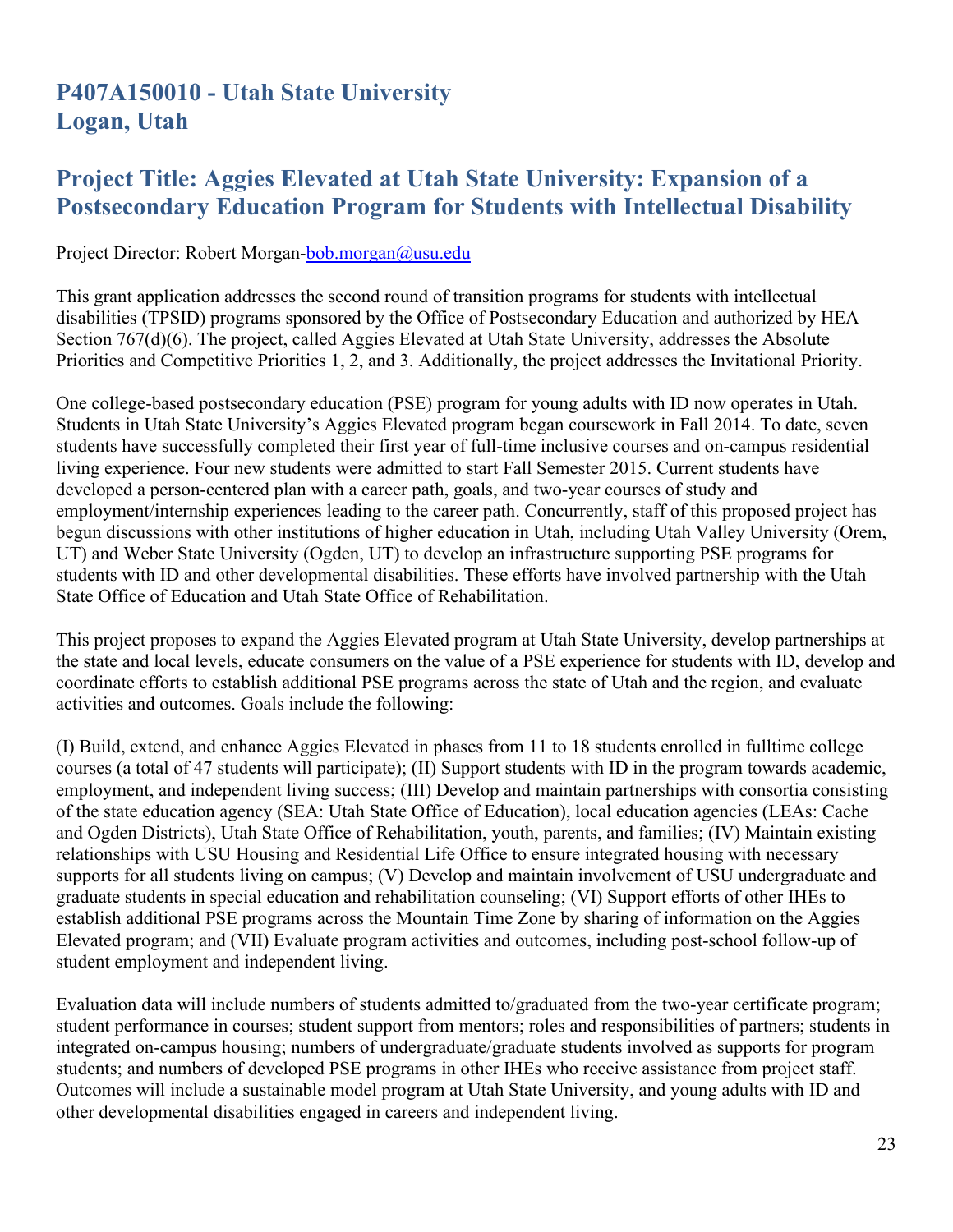# **P407A150035 - Highline College Des Moines, IA**

### **Project Title: Highline College proposes to build capacity and enhance its highquality, inclusive model comprehensive transition and postsecondary program for students with intellectual disabilities.**

Project Directors: Jenni Sandler and Julie Jine: [jsandler@highline.edu;](mailto:jsandler@highline.edu) [jjine@highline.edu](mailto:jjine@highline.edu)

Through its ACHIEVE program, the college will fulfill these goals and objectives:

**Goal One:** To increase post-school employment outcomes, skill development and the career trajectory of ACHIEVE students.

**Objective 1.0:** Each year, 100 percent of students enrolled in year one of ACHIEVE's Comprehensive Transition Certificate Program (CTP) will complete at least one quarter long, paid internship in a specific career pathway. Paid internships will average 5 to 15 hours per week and will focus on skill development and practice. Internships will be developed by the Career Specialist and will be supported by Educational Coaches and the Community Employment Services (CES) Employment team.

**Objective 2.0:** Create a paid internship program in seven industries that offer the most opportunities for employment and career advancement.

**Goal Two:** To increase the number of economically disadvantaged, students of color with intellectual disabilities who are prepared to enter and succeed in postsecondary education and career. **Objective 1.0:** Increase the number of multi-year, dually enrolled students by five students per year. **Objective 2.0:** Host and deliver college preparation and readiness academy for students with intellectual disabilities, ages 14-17, with a specific emphasis on students from underrepresented immigrant and ethnic communities. The focus of these academies will be to increase preparation and readiness for postsecondary education and career. Specifically, students will increase awareness of postsecondary options, develop leadership skills to use in school and work, and learn strategies to better prepare for the rigors of college and career. **Objective 3.0:** Increase access and readiness for college and career for underrepresented students with ID through expanded outreach and professional development to parents and professionals.

#### **Activities and number of students and others served:**

- Increase access to the college's comprehensive transition program, adding 25 dually enrolled students to the ACHIEVE program.
- Develop quarter-long inclusive, paid internship experiences for 100 percent of first-year students including opportunities for job shadowing, skill development, and skill practice (15 a year).
- Create an advisory board to expand industry specific career pathways. Create at least one paid internship in each of seven pathways on campus and in the community (14 sites).
- Partner with Open Doors for Multicultural Families to host at least 75 secondary students from diverse backgrounds for a summer college and career readiness experience.
- Hold regional college and career readiness academies for at least 250 middle school students with ID. Academies will focus on college and career preparation for low-income, first generation students, including those from underrepresented immigrant/ethnic communities.
- Partner with Local Education Agencies (LEAs) and others to replicate and expand upon Highline's 2014 Postsecondary Readiness Summit to increase professional development opportunities for at least 500 K–12 educators, adult service providers, and college faculty.